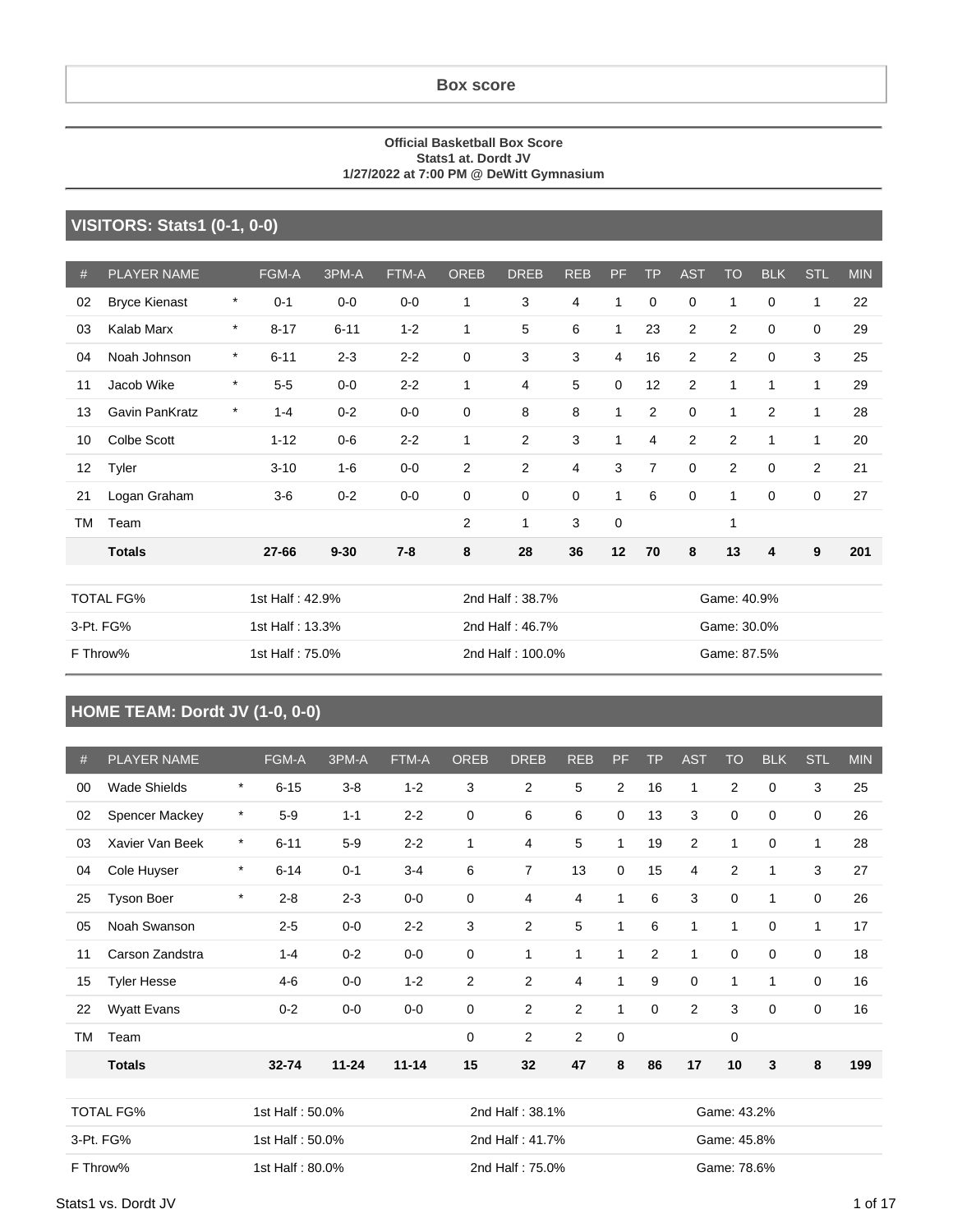| <b>SCORE BY PERIODS</b> |    | 2. |                          | <b>TOTAL</b> |
|-------------------------|----|----|--------------------------|--------------|
| Stats1                  | 35 | 35 | $\overline{\phantom{a}}$ | 70           |
| Dordt JV                | 46 | 40 | $\overline{\phantom{a}}$ | 86           |

**Officials:** ,,

**Attendance:** 0 **Technical fouls: STATS1-None. DORDT JV-None.**

**Points in the paint:** STATS1-24, DORDT JV-30. **Points off turnovers:** STATS1-6, DORDT JV-6. **2nd chance points:** STATS1-6, DORDT JV-12. **Fast break points:** STATS1-0, DORDT JV-0. **Bench Points:** STATS1-17, DORDT JV-17.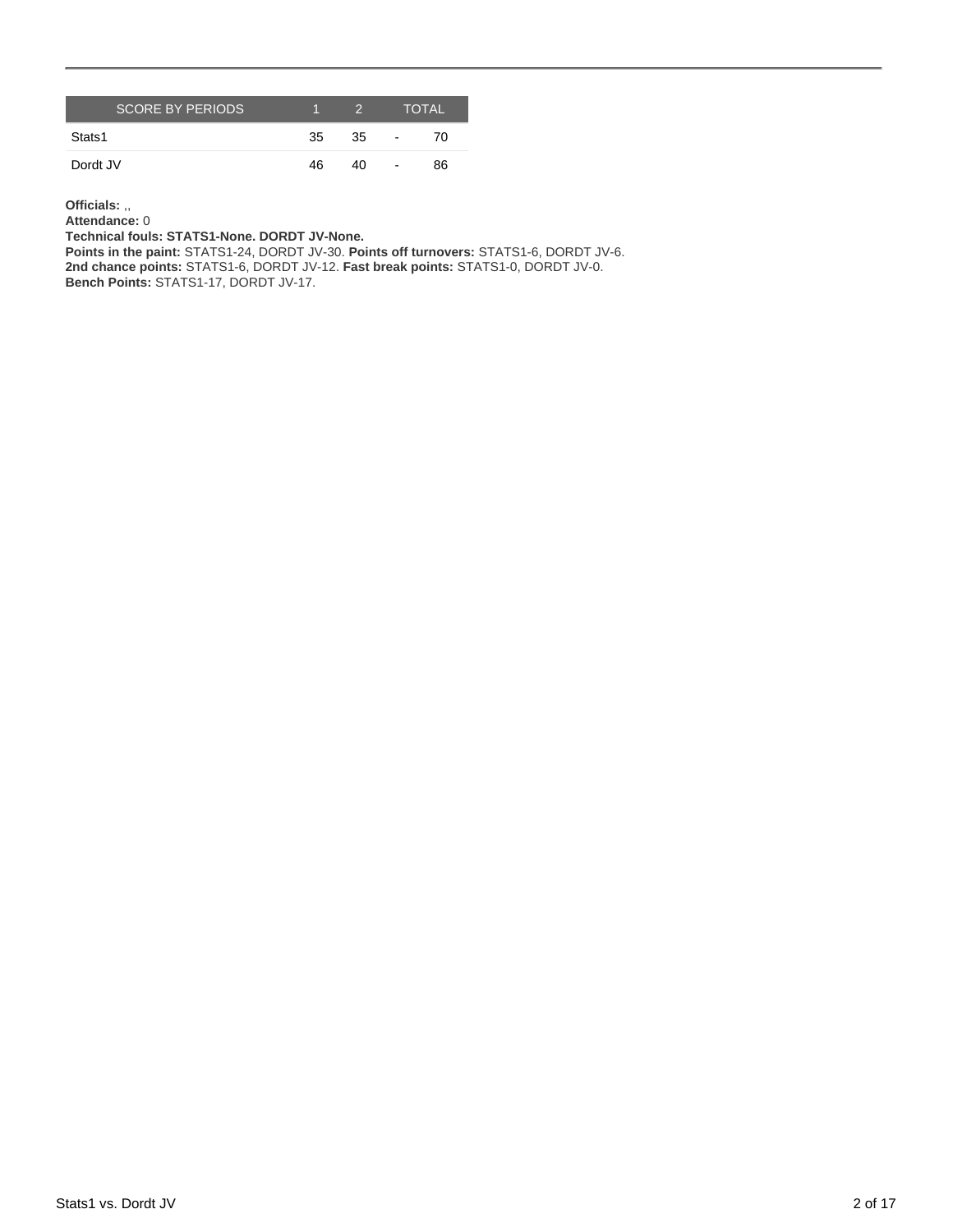#### **Play by Play**

### **1st Half**

| 19:35<br>$2 - 2$<br>HUYSER, COLE made layup<br>19:18<br>Turnover by MARX, KALAB<br>$2 - 2$<br>19:15<br>$2 - 2$<br>Steal by HUYSER, COLE<br>19:03<br>$2 - 2$<br>Foul by PANKRATZ, GAVIN<br>19:03<br>$2 - 2$<br>HUYSER, COLE missed free throw<br>19:03<br>$2 - 2$<br>TEAM deadball rebound<br>19:03<br>$2 - 3$<br>HUYSER, COLE made free throw<br>18:39<br>$2 - 3$<br>Turnover by MARX, KALAB<br>18:36<br>$2 - 3$<br>Steal by HUYSER, COLE<br>18:34<br>$2 - 3$<br>HUYSER, COLE missed layup<br>18:34<br>$2 - 3$<br>WIKE, JACOB defensive rebound<br>18:26<br>$2 - 3$<br>PANKRATZ, GAVIN missed 3-pt. jump shot<br>18:26<br>$2 - 3$<br>HUYSER, COLE defensive rebound<br>18:16<br>$2 - 3$<br>BEEK, XAVIER VAN missed 3-pt. jump shot<br>18:16<br>$2 - 3$<br>KIENAST, BRYCE defensive rebound<br>18:03<br>$5 - 3$<br>MARX, KALAB made 3-pt. jump shot<br>18:03<br>$5 - 3$<br>Assist by JOHNSON, NOAH<br>17:45<br>$5 - 6$<br>SHIELDS, WADE made 3-pt. jump shot<br>17:45<br>$5 - 6$<br>Assist by HUYSER, COLE<br>17:15<br>Turnover by KIENAST, BRYCE<br>$5 - 6$<br>17:15<br>SCOTT, COLBE enters the game<br>$5 - 6$<br>17:15<br>TYLER enters the game<br>$5 - 6$<br>$5 - 6$<br>17:15<br>PANKRATZ, GAVIN goes to the bench<br>17:15<br>KIENAST, BRYCE goes to the bench<br>$5 - 6$<br>17:03<br>$5 - 6$<br>JOHNSON, NOAH missed layup<br>17:03<br>$5 - 6$<br>BEEK, XAVIER VAN defensive rebound<br>16:51<br>$5 - 6$<br>Turnover by SHIELDS, WADE<br>Steal by SCOTT, COLBE<br>$5 - 6$<br>16:49<br>16:46<br>$5 - 6$<br>JOHNSON, NOAH missed 3-pt. jump shot<br>16:46<br>$5 - 6$<br>BOER, TYSON defensive rebound<br>16:32<br>Foul by JOHNSON, NOAH<br>$5 - 6$<br>16:32<br>$5 - 6$<br>PANKRATZ, GAVIN enters the game | 19:45 | JOHNSON, NOAH made layup | $2 - 0$ |  |
|--------------------------------------------------------------------------------------------------------------------------------------------------------------------------------------------------------------------------------------------------------------------------------------------------------------------------------------------------------------------------------------------------------------------------------------------------------------------------------------------------------------------------------------------------------------------------------------------------------------------------------------------------------------------------------------------------------------------------------------------------------------------------------------------------------------------------------------------------------------------------------------------------------------------------------------------------------------------------------------------------------------------------------------------------------------------------------------------------------------------------------------------------------------------------------------------------------------------------------------------------------------------------------------------------------------------------------------------------------------------------------------------------------------------------------------------------------------------------------------------------------------------------------------------------------------------------------------------------------------------------------------------------------------------------------------------------------------|-------|--------------------------|---------|--|
|                                                                                                                                                                                                                                                                                                                                                                                                                                                                                                                                                                                                                                                                                                                                                                                                                                                                                                                                                                                                                                                                                                                                                                                                                                                                                                                                                                                                                                                                                                                                                                                                                                                                                                              |       |                          |         |  |
|                                                                                                                                                                                                                                                                                                                                                                                                                                                                                                                                                                                                                                                                                                                                                                                                                                                                                                                                                                                                                                                                                                                                                                                                                                                                                                                                                                                                                                                                                                                                                                                                                                                                                                              |       |                          |         |  |
|                                                                                                                                                                                                                                                                                                                                                                                                                                                                                                                                                                                                                                                                                                                                                                                                                                                                                                                                                                                                                                                                                                                                                                                                                                                                                                                                                                                                                                                                                                                                                                                                                                                                                                              |       |                          |         |  |
|                                                                                                                                                                                                                                                                                                                                                                                                                                                                                                                                                                                                                                                                                                                                                                                                                                                                                                                                                                                                                                                                                                                                                                                                                                                                                                                                                                                                                                                                                                                                                                                                                                                                                                              |       |                          |         |  |
|                                                                                                                                                                                                                                                                                                                                                                                                                                                                                                                                                                                                                                                                                                                                                                                                                                                                                                                                                                                                                                                                                                                                                                                                                                                                                                                                                                                                                                                                                                                                                                                                                                                                                                              |       |                          |         |  |
|                                                                                                                                                                                                                                                                                                                                                                                                                                                                                                                                                                                                                                                                                                                                                                                                                                                                                                                                                                                                                                                                                                                                                                                                                                                                                                                                                                                                                                                                                                                                                                                                                                                                                                              |       |                          |         |  |
|                                                                                                                                                                                                                                                                                                                                                                                                                                                                                                                                                                                                                                                                                                                                                                                                                                                                                                                                                                                                                                                                                                                                                                                                                                                                                                                                                                                                                                                                                                                                                                                                                                                                                                              |       |                          |         |  |
|                                                                                                                                                                                                                                                                                                                                                                                                                                                                                                                                                                                                                                                                                                                                                                                                                                                                                                                                                                                                                                                                                                                                                                                                                                                                                                                                                                                                                                                                                                                                                                                                                                                                                                              |       |                          |         |  |
|                                                                                                                                                                                                                                                                                                                                                                                                                                                                                                                                                                                                                                                                                                                                                                                                                                                                                                                                                                                                                                                                                                                                                                                                                                                                                                                                                                                                                                                                                                                                                                                                                                                                                                              |       |                          |         |  |
|                                                                                                                                                                                                                                                                                                                                                                                                                                                                                                                                                                                                                                                                                                                                                                                                                                                                                                                                                                                                                                                                                                                                                                                                                                                                                                                                                                                                                                                                                                                                                                                                                                                                                                              |       |                          |         |  |
|                                                                                                                                                                                                                                                                                                                                                                                                                                                                                                                                                                                                                                                                                                                                                                                                                                                                                                                                                                                                                                                                                                                                                                                                                                                                                                                                                                                                                                                                                                                                                                                                                                                                                                              |       |                          |         |  |
|                                                                                                                                                                                                                                                                                                                                                                                                                                                                                                                                                                                                                                                                                                                                                                                                                                                                                                                                                                                                                                                                                                                                                                                                                                                                                                                                                                                                                                                                                                                                                                                                                                                                                                              |       |                          |         |  |
|                                                                                                                                                                                                                                                                                                                                                                                                                                                                                                                                                                                                                                                                                                                                                                                                                                                                                                                                                                                                                                                                                                                                                                                                                                                                                                                                                                                                                                                                                                                                                                                                                                                                                                              |       |                          |         |  |
|                                                                                                                                                                                                                                                                                                                                                                                                                                                                                                                                                                                                                                                                                                                                                                                                                                                                                                                                                                                                                                                                                                                                                                                                                                                                                                                                                                                                                                                                                                                                                                                                                                                                                                              |       |                          |         |  |
|                                                                                                                                                                                                                                                                                                                                                                                                                                                                                                                                                                                                                                                                                                                                                                                                                                                                                                                                                                                                                                                                                                                                                                                                                                                                                                                                                                                                                                                                                                                                                                                                                                                                                                              |       |                          |         |  |
|                                                                                                                                                                                                                                                                                                                                                                                                                                                                                                                                                                                                                                                                                                                                                                                                                                                                                                                                                                                                                                                                                                                                                                                                                                                                                                                                                                                                                                                                                                                                                                                                                                                                                                              |       |                          |         |  |
|                                                                                                                                                                                                                                                                                                                                                                                                                                                                                                                                                                                                                                                                                                                                                                                                                                                                                                                                                                                                                                                                                                                                                                                                                                                                                                                                                                                                                                                                                                                                                                                                                                                                                                              |       |                          |         |  |
|                                                                                                                                                                                                                                                                                                                                                                                                                                                                                                                                                                                                                                                                                                                                                                                                                                                                                                                                                                                                                                                                                                                                                                                                                                                                                                                                                                                                                                                                                                                                                                                                                                                                                                              |       |                          |         |  |
|                                                                                                                                                                                                                                                                                                                                                                                                                                                                                                                                                                                                                                                                                                                                                                                                                                                                                                                                                                                                                                                                                                                                                                                                                                                                                                                                                                                                                                                                                                                                                                                                                                                                                                              |       |                          |         |  |
|                                                                                                                                                                                                                                                                                                                                                                                                                                                                                                                                                                                                                                                                                                                                                                                                                                                                                                                                                                                                                                                                                                                                                                                                                                                                                                                                                                                                                                                                                                                                                                                                                                                                                                              |       |                          |         |  |
|                                                                                                                                                                                                                                                                                                                                                                                                                                                                                                                                                                                                                                                                                                                                                                                                                                                                                                                                                                                                                                                                                                                                                                                                                                                                                                                                                                                                                                                                                                                                                                                                                                                                                                              |       |                          |         |  |
|                                                                                                                                                                                                                                                                                                                                                                                                                                                                                                                                                                                                                                                                                                                                                                                                                                                                                                                                                                                                                                                                                                                                                                                                                                                                                                                                                                                                                                                                                                                                                                                                                                                                                                              |       |                          |         |  |
|                                                                                                                                                                                                                                                                                                                                                                                                                                                                                                                                                                                                                                                                                                                                                                                                                                                                                                                                                                                                                                                                                                                                                                                                                                                                                                                                                                                                                                                                                                                                                                                                                                                                                                              |       |                          |         |  |
|                                                                                                                                                                                                                                                                                                                                                                                                                                                                                                                                                                                                                                                                                                                                                                                                                                                                                                                                                                                                                                                                                                                                                                                                                                                                                                                                                                                                                                                                                                                                                                                                                                                                                                              |       |                          |         |  |
|                                                                                                                                                                                                                                                                                                                                                                                                                                                                                                                                                                                                                                                                                                                                                                                                                                                                                                                                                                                                                                                                                                                                                                                                                                                                                                                                                                                                                                                                                                                                                                                                                                                                                                              |       |                          |         |  |
|                                                                                                                                                                                                                                                                                                                                                                                                                                                                                                                                                                                                                                                                                                                                                                                                                                                                                                                                                                                                                                                                                                                                                                                                                                                                                                                                                                                                                                                                                                                                                                                                                                                                                                              |       |                          |         |  |
|                                                                                                                                                                                                                                                                                                                                                                                                                                                                                                                                                                                                                                                                                                                                                                                                                                                                                                                                                                                                                                                                                                                                                                                                                                                                                                                                                                                                                                                                                                                                                                                                                                                                                                              |       |                          |         |  |
|                                                                                                                                                                                                                                                                                                                                                                                                                                                                                                                                                                                                                                                                                                                                                                                                                                                                                                                                                                                                                                                                                                                                                                                                                                                                                                                                                                                                                                                                                                                                                                                                                                                                                                              |       |                          |         |  |
|                                                                                                                                                                                                                                                                                                                                                                                                                                                                                                                                                                                                                                                                                                                                                                                                                                                                                                                                                                                                                                                                                                                                                                                                                                                                                                                                                                                                                                                                                                                                                                                                                                                                                                              |       |                          |         |  |
|                                                                                                                                                                                                                                                                                                                                                                                                                                                                                                                                                                                                                                                                                                                                                                                                                                                                                                                                                                                                                                                                                                                                                                                                                                                                                                                                                                                                                                                                                                                                                                                                                                                                                                              |       |                          |         |  |
|                                                                                                                                                                                                                                                                                                                                                                                                                                                                                                                                                                                                                                                                                                                                                                                                                                                                                                                                                                                                                                                                                                                                                                                                                                                                                                                                                                                                                                                                                                                                                                                                                                                                                                              |       |                          |         |  |
|                                                                                                                                                                                                                                                                                                                                                                                                                                                                                                                                                                                                                                                                                                                                                                                                                                                                                                                                                                                                                                                                                                                                                                                                                                                                                                                                                                                                                                                                                                                                                                                                                                                                                                              |       |                          |         |  |
| 16:32<br>$5 - 6$<br>GRAHAM, LOGAN enters the game                                                                                                                                                                                                                                                                                                                                                                                                                                                                                                                                                                                                                                                                                                                                                                                                                                                                                                                                                                                                                                                                                                                                                                                                                                                                                                                                                                                                                                                                                                                                                                                                                                                            |       |                          |         |  |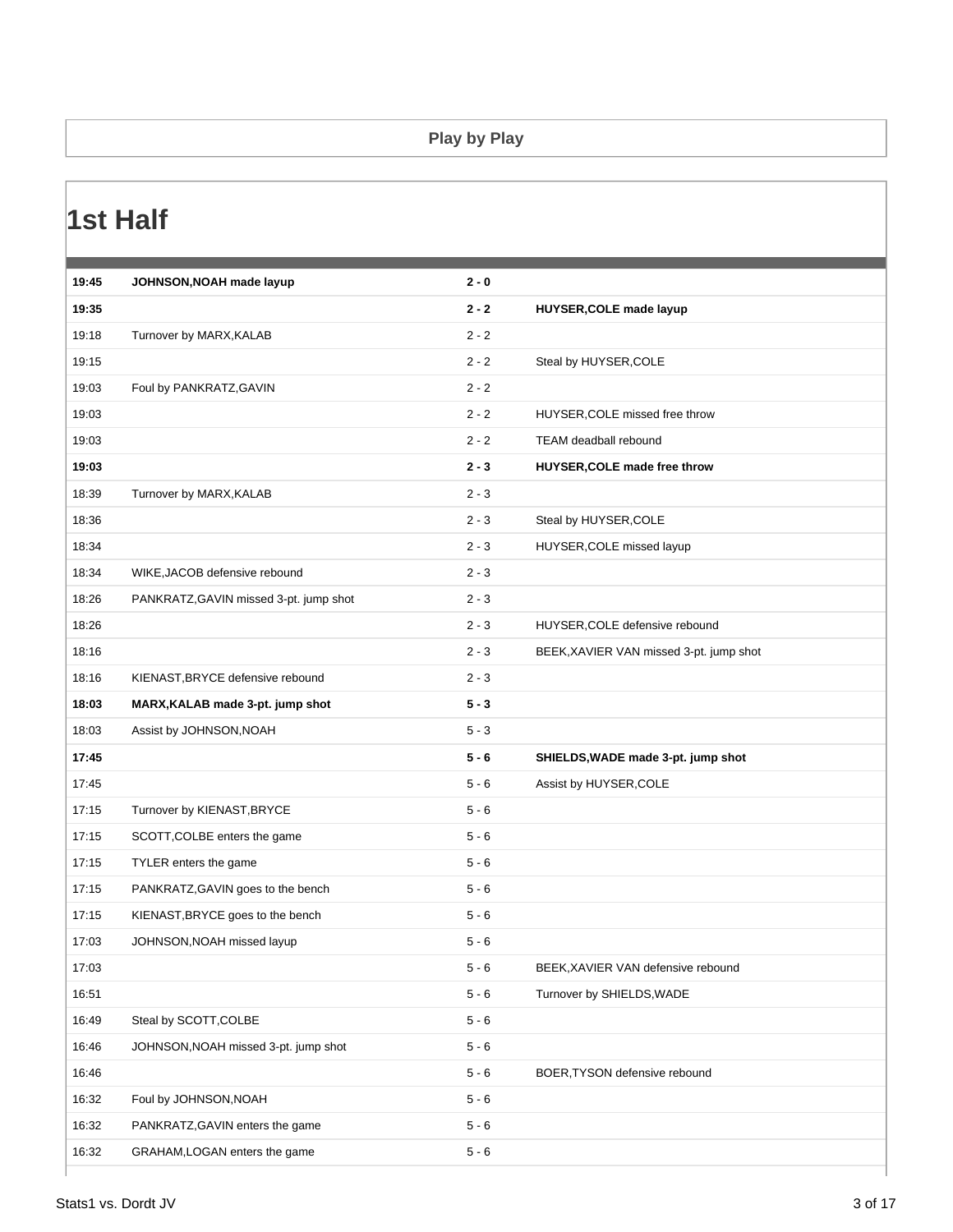| 16:32 | WIKE, JACOB goes to the bench        | $5 - 6$  |                                    |
|-------|--------------------------------------|----------|------------------------------------|
| 16:32 | JOHNSON, NOAH goes to the bench      | $5 - 6$  |                                    |
| 16:31 |                                      | $5 - 6$  | Turnover by HUYSER, COLE           |
| 16:29 | Steal by TYLER                       | $5 - 6$  |                                    |
| 16:25 | Turnover by TYLER                    | $5 - 6$  |                                    |
| 16:21 |                                      | $5 - 6$  | Steal by SHIELDS, WADE             |
| 16:15 |                                      | $5 - 9$  | SHIELDS, WADE made 3-pt. jump shot |
| 16:15 |                                      | $5 - 9$  | Assist by HUYSER, COLE             |
| 16:10 | MARX, KALAB missed 3-pt. jump shot   | $5 - 9$  |                                    |
| 16:10 |                                      | $5 - 9$  | BEEK, XAVIER VAN defensive rebound |
| 15:56 |                                      | $5 - 9$  | MACKEY, SPENCER missed jump shot   |
| 15:56 | PANKRATZ, GAVIN defensive rebound    | $5 - 9$  |                                    |
| 15:55 | SCOTT, COLBE missed jump shot        | $5 - 9$  |                                    |
| 15:55 | <b>TYLER</b> offensive rebound       | $5 - 9$  |                                    |
| 15:55 | GRAHAM, LOGAN missed 3-pt. jump shot | $5 - 9$  |                                    |
| 15:55 |                                      | $5 - 9$  | BEEK, XAVIER VAN defensive rebound |
| 15:38 |                                      | $5 - 12$ | BOER, TYSON made 3-pt. jump shot   |
| 15:38 |                                      | $5 - 12$ | Assist by HUYSER, COLE             |
| 15:13 | MARX, KALAB missed 3-pt. jump shot   | $5 - 12$ |                                    |
| 15:13 | SCOTT, COLBE offensive rebound       | $5 - 12$ |                                    |
| 15:08 | SCOTT, COLBE made jump shot          | $7 - 12$ |                                    |
| 14:57 |                                      | $7 - 14$ | SHIELDS, WADE made layup           |
| 14:52 | 30SEC TIMEOUT by Stats1              | $7 - 14$ |                                    |
| 14:52 |                                      | $7 - 16$ | HUYSER, COLE made layup            |
| 14:46 | TYLER missed 3-pt. jump shot         | $7 - 16$ |                                    |
| 14:46 | KIENAST, BRYCE offensive rebound     | $7 - 16$ |                                    |
| 14:11 |                                      | 7 - 16   | EVANS, WYATT enters the game       |
| 14:11 |                                      | 7 - 16   | HESSE, TYLER enters the game       |
| 14:11 |                                      | $7 - 16$ | ZANDSTRA, CARSON enters the game   |
| 14:11 |                                      | $7 - 16$ | SWANSON, NOAH enters the game      |
| 14:11 |                                      | $7 - 16$ | BOER, TYSON goes to the bench      |
| 14:11 |                                      | $7 - 16$ | HUYSER, COLE goes to the bench     |
| 14:11 |                                      | $7 - 16$ | MACKEY, SPENCER goes to the bench  |
| 14:11 |                                      | $7 - 16$ | SHIELDS, WADE goes to the bench    |
| 13:46 | WIKE, JACOB enters the game          | $7 - 16$ |                                    |
| 13:46 | JOHNSON, NOAH enters the game        | $7 - 16$ |                                    |
| 13:46 | KIENAST, BRYCE enters the game       | $7 - 16$ |                                    |
| 13:46 | GRAHAM, LOGAN goes to the bench      | $7 - 16$ |                                    |
| 13:46 | SCOTT, COLBE goes to the bench       | $7 - 16$ |                                    |
| 13:46 | MARX, KALAB goes to the bench        | $7 - 16$ |                                    |
| 13:20 |                                      | $7 - 17$ | SWANSON, NOAH made free throw      |
| 13:14 |                                      | $7 - 18$ | SWANSON, NOAH made free throw      |
|       |                                      |          |                                    |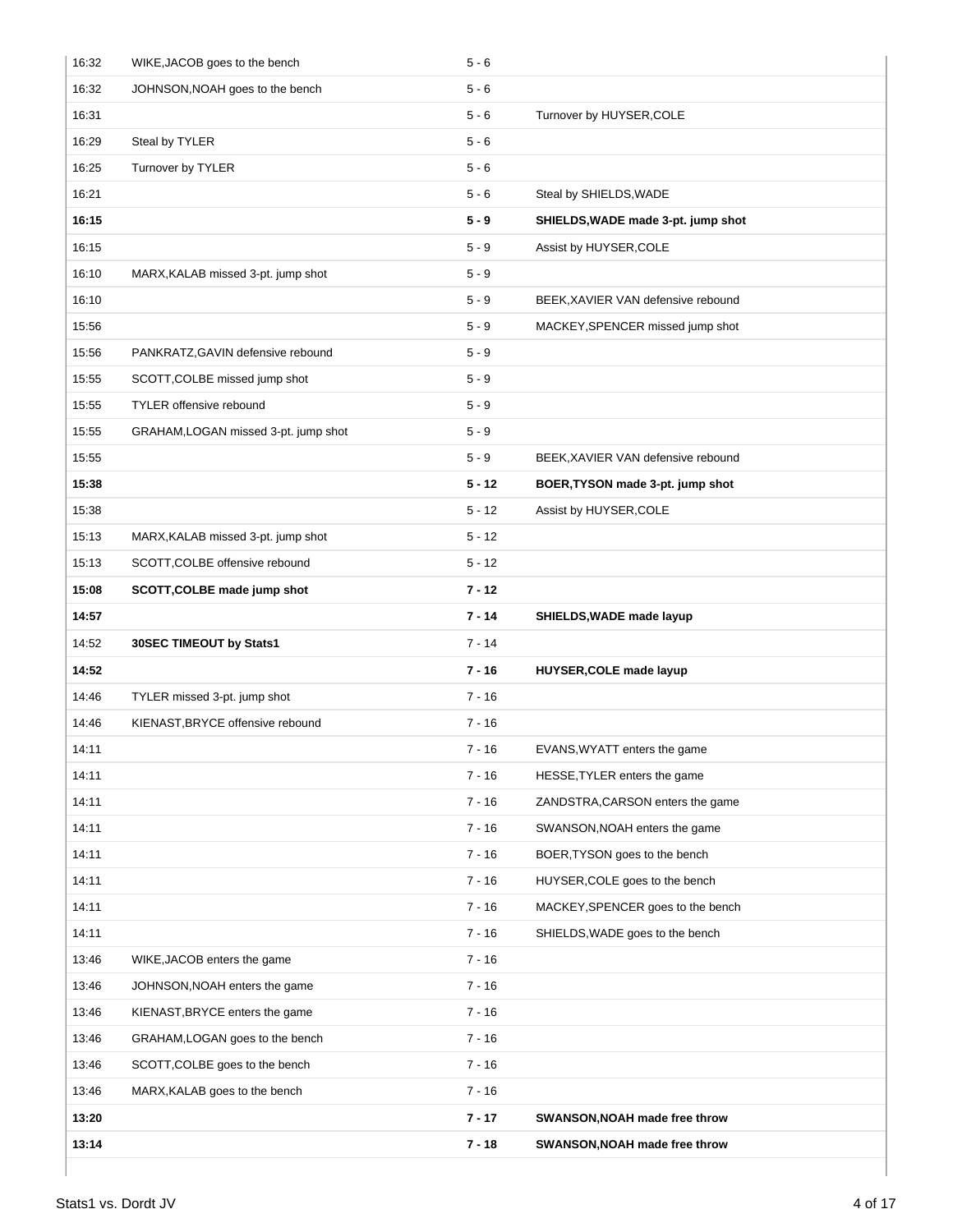| 13:09 | Foul by TYLER                       | $7 - 18$  |                                         |
|-------|-------------------------------------|-----------|-----------------------------------------|
| 13:09 | SCOTT, COLBE missed jump shot       | $7 - 18$  |                                         |
| 13:09 | WIKE, JACOB offensive rebound       | $7 - 18$  |                                         |
| 13:07 | Turnover by WIKE, JACOB             | $7 - 18$  |                                         |
| 12:59 |                                     | $7 - 18$  | SHIELDS, WADE enters the game           |
| 12:59 |                                     | $7 - 18$  | BEEK, XAVIER VAN goes to the bench      |
| 12:51 |                                     | $7 - 18$  | HESSE, TYLER missed jump shot           |
| 12:51 | <b>TYLER</b> defensive rebound      | $7 - 18$  |                                         |
| 12:44 | WIKE, JACOB made layup              | $9 - 18$  |                                         |
| 12:44 | Assist by SCOTT, COLBE              | $9 - 18$  |                                         |
| 12:32 |                                     | $9 - 18$  | SHIELDS, WADE missed 3-pt. jump shot    |
| 12:32 | WIKE, JACOB defensive rebound       | $9 - 18$  |                                         |
| 12:25 | <b>TYLER made jump shot</b>         | $11 - 18$ |                                         |
| 12:25 | Assist by WIKE, JACOB               | $11 - 18$ |                                         |
| 12:07 |                                     | $11 - 20$ | SHIELDS, WADE made jump shot            |
| 11:55 | WIKE, JACOB made layup              | $13 - 20$ |                                         |
| 11:39 |                                     | $13 - 22$ | <b>HESSE, TYLER made layup</b>          |
| 11:39 |                                     | $13 - 22$ | Assist by SWANSON, NOAH                 |
| 11:19 | <b>TYLER</b> made layup             | $15 - 22$ |                                         |
| 11:04 |                                     | $15 - 22$ | Turnover by HESSE, TYLER                |
| 11:03 | Steal by JOHNSON, NOAH              | $15 - 22$ |                                         |
| 10:59 | SCOTT, COLBE missed 3-pt. jump shot | $15 - 22$ |                                         |
| 10:59 |                                     | $15 - 22$ | SHIELDS, WADE defensive rebound         |
| 10:46 |                                     | $15 - 22$ | SHIELDS, WADE missed 3-pt. jump shot    |
| 10:46 |                                     | $15 - 22$ | HESSE, TYLER offensive rebound          |
| 10:38 |                                     | $15 - 24$ | HESSE, TYLER made jump shot             |
| 10:32 | WIKE, JACOB made layup              | $17 - 24$ |                                         |
| 10:28 |                                     | $17 - 24$ | 30SEC TIMEOUT by Dordt JV               |
| 10:28 | GRAHAM, LOGAN enters the game       | $17 - 24$ |                                         |
| 10:28 | MARX, KALAB enters the game         | $17 - 24$ |                                         |
| 10:28 | WIKE, JACOB goes to the bench       | $17 - 24$ |                                         |
| 10:28 | KIENAST, BRYCE goes to the bench    | $17 - 24$ |                                         |
| 10:28 |                                     | $17 - 24$ | BOER, TYSON enters the game             |
| 10:28 |                                     | $17 - 24$ | SWANSON, NOAH goes to the bench         |
| 10:09 |                                     | $17 - 24$ | SHIELDS, WADE missed 3-pt. jump shot    |
| 10:09 | PANKRATZ, GAVIN defensive rebound   | $17 - 24$ |                                         |
| 10:01 | TYLER missed 3-pt. jump shot        | $17 - 24$ |                                         |
| 10:01 |                                     | $17 - 24$ | SHIELDS, WADE defensive rebound         |
| 09:39 |                                     | $17 - 24$ | ZANDSTRA, CARSON missed 3-pt. jump shot |
| 09:39 | JOHNSON, NOAH defensive rebound     | $17 - 24$ |                                         |
| 09:28 | MARX, KALAB missed 3-pt. jump shot  | $17 - 24$ |                                         |
| 09:28 | TEAM offensive rebound              | $17 - 24$ |                                         |
|       |                                     |           |                                         |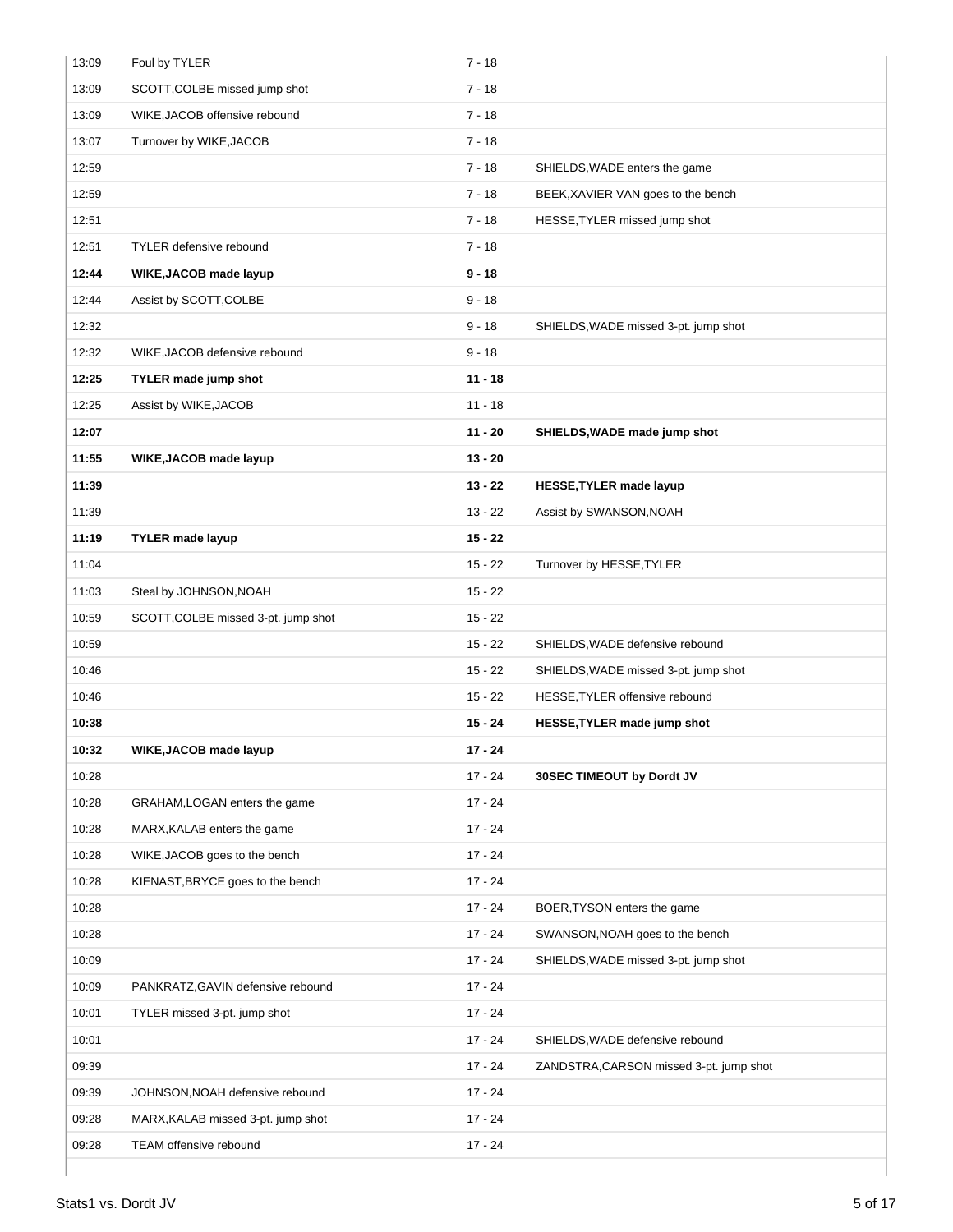|       |                                        | $17 - 24$ | HUYSER, COLE enters the game          |
|-------|----------------------------------------|-----------|---------------------------------------|
| 09:21 |                                        | $17 - 24$ | BEEK, XAVIER VAN enters the game      |
| 09:21 |                                        | $17 - 24$ | MACKEY, SPENCER enters the game       |
| 09:21 |                                        | $17 - 24$ | EVANS, WYATT goes to the bench        |
| 09:21 |                                        | $17 - 24$ | HESSE, TYLER goes to the bench        |
| 09:21 |                                        | $17 - 24$ | ZANDSTRA, CARSON goes to the bench    |
| 09:13 | <b>GRAHAM, LOGAN made jump shot</b>    | 19 - 24   |                                       |
| 09:05 | Foul by TYLER                          | $19 - 24$ |                                       |
| 09:05 |                                        | $19 - 25$ | BEEK, XAVIER VAN made free throw      |
| 09:05 |                                        | 19 - 26   | BEEK, XAVIER VAN made free throw      |
| 09:05 | WIKE, JACOB enters the game            | $19 - 26$ |                                       |
| 09:05 | TYLER goes to the bench                | $19 - 26$ |                                       |
| 08:52 |                                        | $19 - 26$ | Foul by BOER, TYSON                   |
| 08:36 | JOHNSON, NOAH made jump shot           | $21 - 26$ |                                       |
| 08:15 |                                        | $21 - 29$ | BOER, TYSON made 3-pt. jump shot      |
| 08:15 |                                        | $21 - 29$ | Assist by HUYSER, COLE                |
| 08:02 | PANKRATZ, GAVIN missed 3-pt. jump shot | $21 - 29$ |                                       |
| 08:02 |                                        | $21 - 29$ | MACKEY, SPENCER defensive rebound     |
| 07:53 |                                        | $21 - 31$ | SHIELDS, WADE made layup              |
| 07:36 | <b>GRAHAM, LOGAN made layup</b>        | $23 - 31$ |                                       |
| 07:30 |                                        | $23 - 31$ | Assist by MACKEY, SPENCER             |
| 07:25 |                                        | $23 - 31$ | SHIELDS, WADE missed 3-pt. jump shot  |
| 07:25 | MARX, KALAB defensive rebound          | $23 - 31$ |                                       |
| 07:16 | MARX, KALAB made layup                 | $25 - 31$ |                                       |
| 06:57 |                                        | $25 - 34$ | BEEK, XAVIER VAN made 3-pt. jump shot |
| 06:57 |                                        |           |                                       |
|       |                                        | $25 - 34$ | Assist by BOER, TYSON                 |
| 06:42 | JOHNSON, NOAH missed jump shot         | $25 - 34$ |                                       |
| 06:42 |                                        | $25 - 34$ | HUYSER, COLE defensive rebound        |
| 06:35 | Foul by JOHNSON, NOAH                  | $25 - 34$ |                                       |
| 06:35 |                                        | $25 - 35$ | HUYSER, COLE made free throw          |
| 06:35 |                                        | $25 - 36$ | HUYSER, COLE made free throw          |
| 06:35 | SCOTT, COLBE enters the game           | $25 - 36$ |                                       |
| 06:35 | KIENAST, BRYCE enters the game         | $25 - 36$ |                                       |
| 06:35 | JOHNSON, NOAH goes to the bench        | $25 - 36$ |                                       |
| 06:35 | MARX, KALAB goes to the bench          | $25 - 36$ |                                       |
| 06:10 | Turnover by PANKRATZ, GAVIN            | $25 - 36$ |                                       |
| 05:56 |                                        | $25 - 36$ | Turnover by SHIELDS, WADE             |
| 05:43 | SCOTT, COLBE missed 3-pt. jump shot    | $25 - 36$ |                                       |
| 05:43 |                                        | $25 - 36$ | MACKEY, SPENCER defensive rebound     |
| 05:34 |                                        | $25 - 38$ | MACKEY, SPENCER made layup            |
| 05:00 | Turnover by TEAM                       | $25 - 38$ |                                       |
| 05:00 | MARX, KALAB enters the game            | $25 - 38$ |                                       |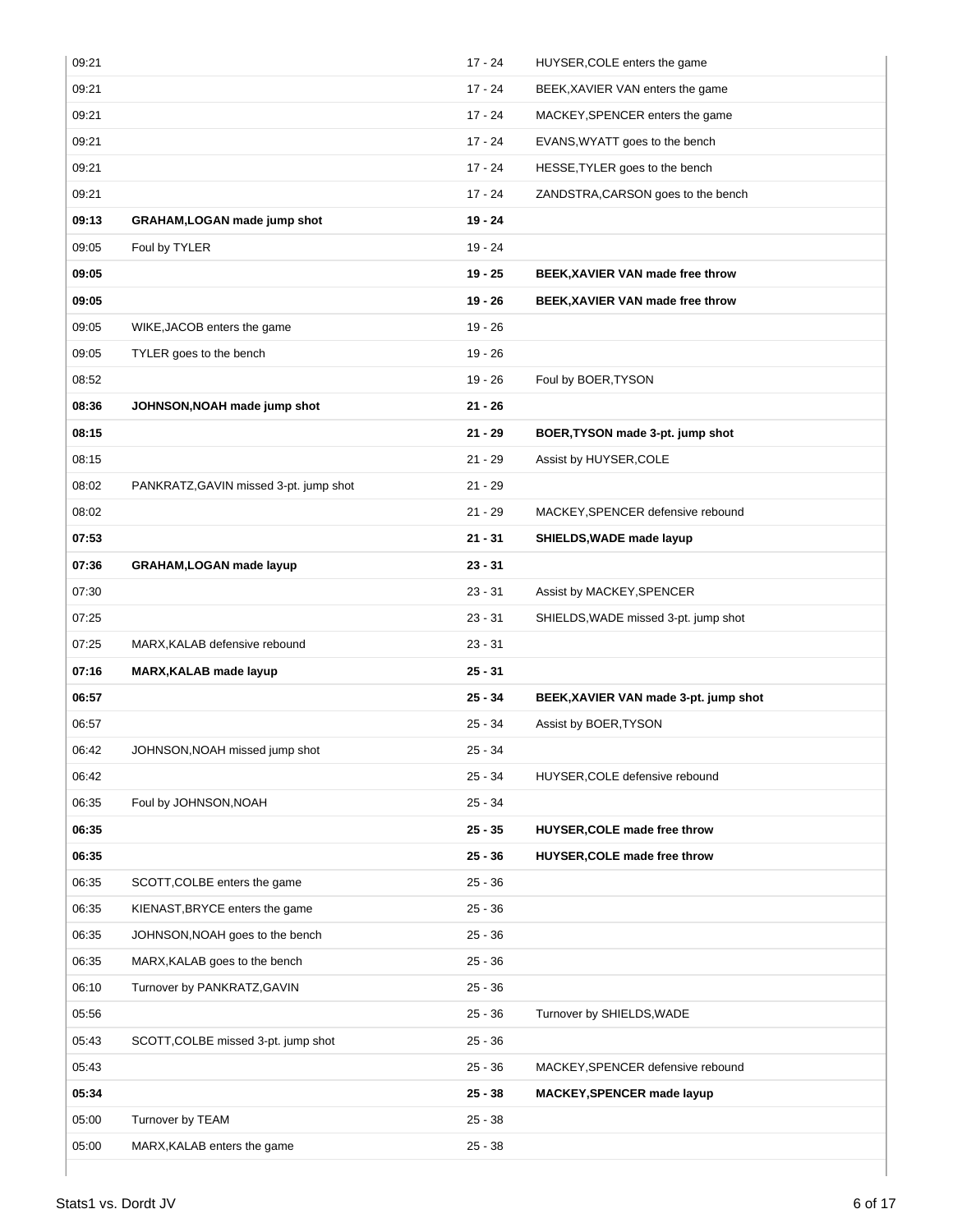| 05:00 | PANKRATZ, GAVIN goes to the bench   | $25 - 38$ |                                       |
|-------|-------------------------------------|-----------|---------------------------------------|
| 05:00 |                                     | $25 - 38$ | ZANDSTRA, CARSON enters the game      |
| 05:00 |                                     | $25 - 38$ | BOER, TYSON goes to the bench         |
| 04:51 |                                     | $25 - 40$ | <b>HUYSER, COLE made layup</b>        |
| 04:51 |                                     | $25 - 40$ | Assist by BEEK, XAVIER VAN            |
| 04:43 | MARX, KALAB missed jump shot        | $25 - 40$ |                                       |
| 04:43 |                                     | $25 - 40$ | BEEK, XAVIER VAN defensive rebound    |
| 04:34 |                                     | $25 - 40$ | MACKEY, SPENCER missed layup          |
| 04:34 |                                     | $25 - 40$ | HUYSER, COLE offensive rebound        |
| 04:31 |                                     | $25 - 42$ | HUYSER, COLE made layup               |
| 04:12 | SCOTT, COLBE missed layup           | $25 - 42$ |                                       |
| 04:12 |                                     | $25 - 42$ | MACKEY, SPENCER defensive rebound     |
| 03:45 |                                     | $25 - 42$ | MACKEY, SPENCER missed jump shot      |
| 03:45 | Block by SCOTT, COLBE               | $25 - 42$ |                                       |
| 03:45 | MARX, KALAB defensive rebound       | $25 - 42$ |                                       |
| 03:31 | MARX, KALAB made 3-pt. jump shot    | $28 - 42$ |                                       |
| 03:20 |                                     | $28 - 42$ | SHIELDS, WADE missed layup            |
| 03:20 | WIKE, JACOB defensive rebound       | $28 - 42$ |                                       |
| 03:12 |                                     | $28 - 42$ | TEAM defensive rebound                |
| 03:12 |                                     | $28 - 42$ | Foul by BEEK, XAVIER VAN              |
| 03:12 | WIKE, JACOB made free throw         | 29 - 42   |                                       |
| 03:12 | WIKE, JACOB made free throw         |           |                                       |
|       |                                     | $30 - 42$ |                                       |
| 03:12 | 30SEC TIMEOUT by Stats1             | $30 - 42$ |                                       |
| 03:12 | MARX, KALAB missed 3-pt. jump shot  | $30 - 42$ |                                       |
| 03:12 |                                     | $30 - 45$ | BEEK, XAVIER VAN made 3-pt. jump shot |
| 03:12 | Foul by TYLER                       | $30 - 45$ |                                       |
| 03:12 |                                     | $30 - 45$ | HESSE, TYLER missed free throw        |
| 03:12 |                                     | $30 - 45$ | TEAM deadball rebound                 |
| 03:12 |                                     | $30 - 46$ | HESSE, TYLER made free throw          |
| 03:12 | PANKRATZ, GAVIN enters the game     | $30 - 46$ |                                       |
| 03:12 | TYLER enters the game               | $30 - 46$ |                                       |
| 03:12 | GRAHAM, LOGAN goes to the bench     | $30 - 46$ |                                       |
| 03:12 | KIENAST, BRYCE goes to the bench    | $30 - 46$ |                                       |
| 03:12 |                                     | $30 - 46$ | BOER, TYSON enters the game           |
| 03:12 |                                     | $30 - 46$ | HESSE, TYLER enters the game          |
| 03:12 |                                     | $30 - 46$ | SWANSON, NOAH enters the game         |
| 03:12 |                                     | $30 - 46$ | EVANS, WYATT enters the game          |
| 03:12 |                                     | $30 - 46$ | BEEK, XAVIER VAN goes to the bench    |
| 03:12 |                                     | $30 - 46$ | HUYSER, COLE goes to the bench        |
| 03:12 |                                     | $30 - 46$ | MACKEY, SPENCER goes to the bench     |
| 03:12 |                                     | $30 - 46$ | SHIELDS, WADE goes to the bench       |
| 02:57 | SCOTT, COLBE missed 3-pt. jump shot | 30 - 46   |                                       |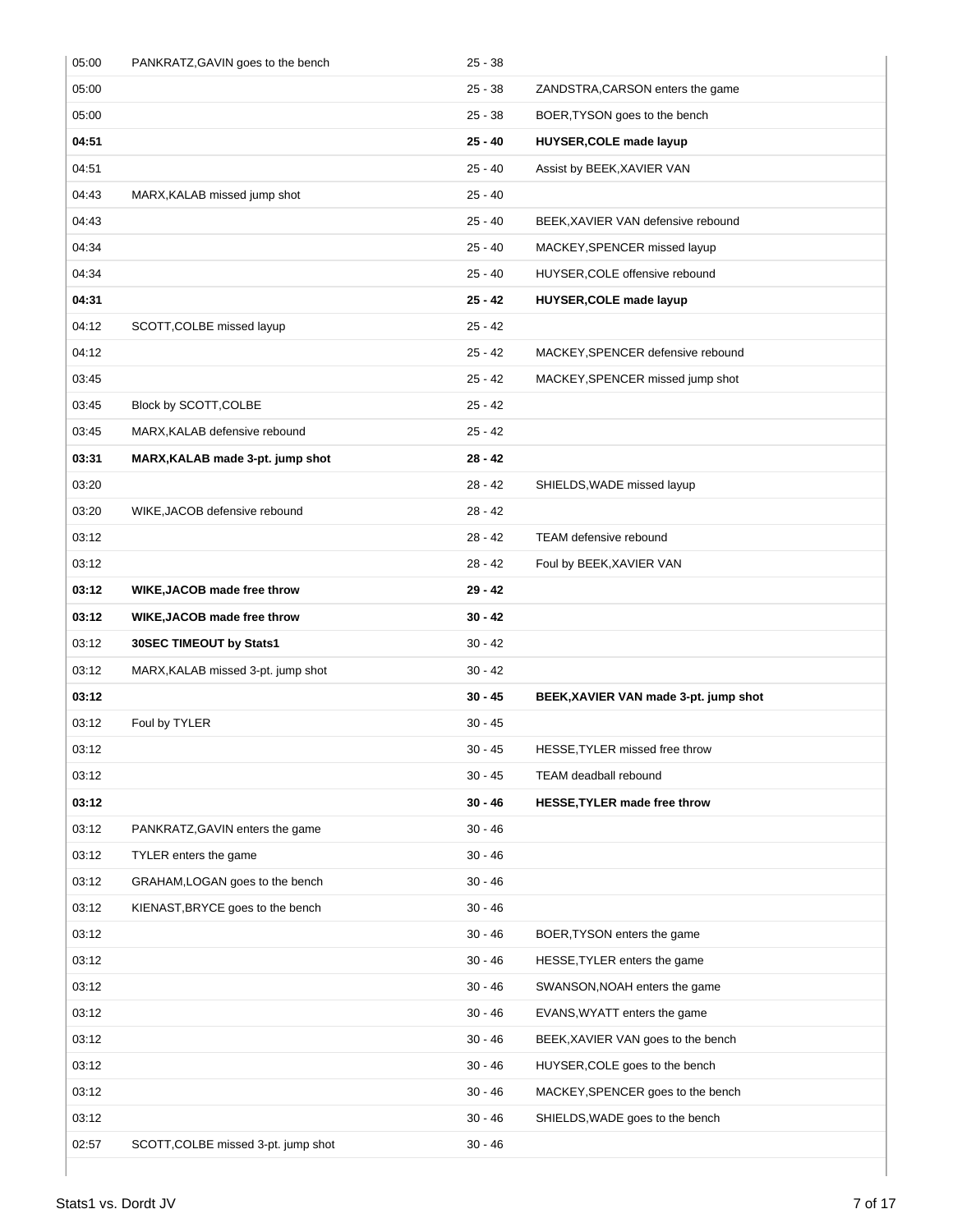| 02:57 |                                   | $30 - 46$ | BOER, TYSON defensive rebound   |
|-------|-----------------------------------|-----------|---------------------------------|
| 02:52 |                                   | $30 - 46$ | BOER, TYSON missed layup        |
| 02:52 | PANKRATZ, GAVIN defensive rebound | $30 - 46$ |                                 |
| 02:52 | JOHNSON, NOAH made layup          | $32 - 46$ |                                 |
| 02:52 |                                   | $32 - 46$ | EVANS, WYATT missed layup       |
| 02:52 | WIKE, JACOB defensive rebound     | $32 - 46$ |                                 |
| 02:52 | GRAHAM, LOGAN missed layup        | $32 - 46$ |                                 |
| 02:52 |                                   | $32 - 46$ | EVANS, WYATT defensive rebound  |
| 02:52 |                                   | $32 - 46$ | SWANSON, NOAH missed layup      |
| 02:52 | Block by PANKRATZ, GAVIN          | $32 - 46$ |                                 |
| 02:52 |                                   | $32 - 46$ | SWANSON, NOAH offensive rebound |
| 02:52 | Block by PANKRATZ, GAVIN          | $32 - 46$ |                                 |
| 02:52 | PANKRATZ, GAVIN defensive rebound | $32 - 46$ |                                 |
| 02:52 |                                   | $32 - 46$ | BOER, TYSON missed layup        |
| 02:52 | MARX, KALAB defensive rebound     | $32 - 46$ |                                 |
| 02:52 | JOHNSON, NOAH enters the game     | $32 - 46$ |                                 |
| 02:52 | GRAHAM, LOGAN enters the game     | $32 - 46$ |                                 |
| 02:52 | TYLER goes to the bench           | $32 - 46$ |                                 |
| 02:52 | SCOTT, COLBE goes to the bench    | $32 - 46$ |                                 |
| 02:50 |                                   | $32 - 46$ | Foul by SWANSON, NOAH           |
| 00:44 | MARX, KALAB made free throw       | $33 - 46$ |                                 |
| 00:44 | MARX, KALAB missed free throw     | $33 - 46$ |                                 |
| 00:44 |                                   | $33 - 46$ | EVANS, WYATT defensive rebound  |
| 00:37 |                                   | $33 - 46$ | Turnover by EVANS, WYATT        |
| 00:35 | Steal by JOHNSON, NOAH            | $33 - 46$ |                                 |
| 00:32 | MARX, KALAB made layup            | $35 - 46$ |                                 |
| 00:02 |                                   | $35 - 46$ | Turnover by SWANSON, NOAH       |
| 00:00 | Steal by JOHNSON, NOAH            | 35 - 46   |                                 |

# **2nd Half**

| 19:45 |                                   | $35 - 48$ | HUYSER, COLE made jump shot             |
|-------|-----------------------------------|-----------|-----------------------------------------|
| 19:31 | Turnover by JOHNSON, NOAH         | $35 - 48$ |                                         |
| 19:30 |                                   | $35 - 48$ | Steal by HUYSER, COLE                   |
| 19:27 |                                   | $35 - 48$ | SHIELDS, WADE missed layup              |
| 19:27 |                                   | $35 - 48$ | HUYSER, COLE offensive rebound          |
| 19:23 |                                   | $35 - 48$ | HUYSER, COLE missed layup               |
| 19:23 |                                   | 35 - 48   | BEEK, XAVIER VAN offensive rebound      |
| 19:13 |                                   | $35 - 48$ | BEEK, XAVIER VAN missed 3-pt. jump shot |
| 19:13 | PANKRATZ, GAVIN defensive rebound | $35 - 48$ |                                         |
| 18:47 | MARX, KALAB made 3-pt. jump shot  | $38 - 48$ |                                         |
| 18:47 | Assist by JOHNSON, NOAH           | $38 - 48$ |                                         |
|       |                                   |           |                                         |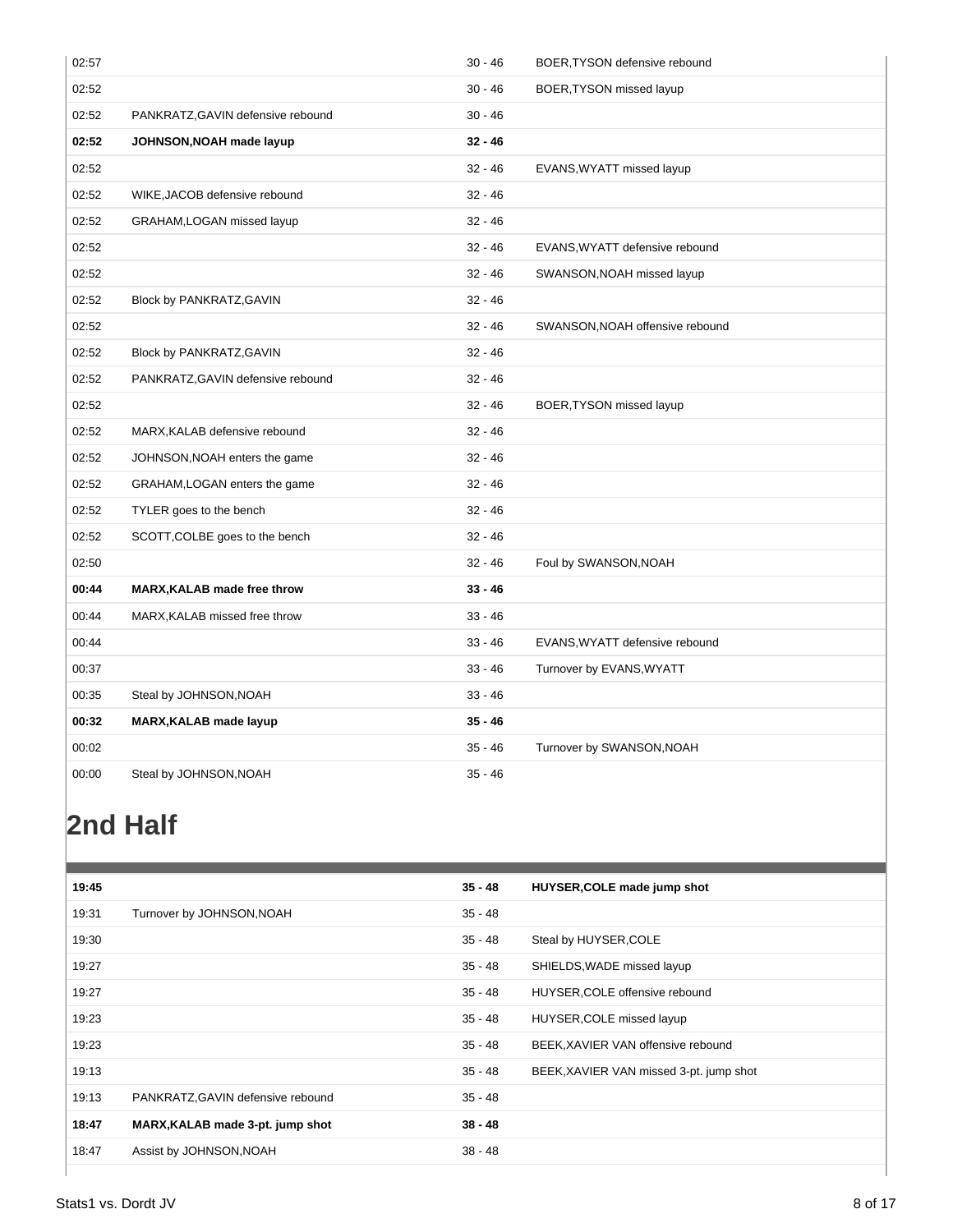| 18:32 | Foul by JOHNSON, NOAH             | 38 - 48   |                                         |
|-------|-----------------------------------|-----------|-----------------------------------------|
| 18:32 |                                   | 38 - 49   | <b>MACKEY, SPENCER made free throw</b>  |
| 18:32 |                                   | 38 - 50   | <b>MACKEY, SPENCER made free throw</b>  |
| 18:32 | GRAHAM, LOGAN enters the game     | $38 - 50$ |                                         |
| 18:32 | KIENAST, BRYCE goes to the bench  | 38 - 50   |                                         |
| 18:12 | PANKRATZ, GAVIN missed layup      | 38 - 50   |                                         |
| 18:12 |                                   | $38 - 50$ | MACKEY, SPENCER defensive rebound       |
| 18:06 |                                   | $38 - 53$ | BEEK, XAVIER VAN made 3-pt. jump shot   |
| 18:06 |                                   | $38 - 53$ | Assist by MACKEY, SPENCER               |
| 17:56 | Turnover by JOHNSON, NOAH         | $38 - 53$ |                                         |
| 17:55 |                                   | 38 - 53   | Steal by SHIELDS, WADE                  |
| 17:52 | Foul by MARX, KALAB               | $38 - 53$ |                                         |
| 17:52 | KIENAST, BRYCE enters the game    | 38 - 53   |                                         |
| 17:52 | TYLER enters the game             | $38 - 53$ |                                         |
| 17:52 | PANKRATZ, GAVIN goes to the bench | 38 - 53   |                                         |
| 17:52 | JOHNSON, NOAH goes to the bench   | 38 - 53   |                                         |
| 17:48 |                                   | $38 - 53$ | BEEK, XAVIER VAN missed 3-pt. jump shot |
| 17:48 |                                   | $38 - 53$ | HUYSER, COLE offensive rebound          |
| 17:41 |                                   | $38 - 53$ | Turnover by HUYSER, COLE                |
| 17:40 | Steal by KIENAST, BRYCE           | $38 - 53$ |                                         |
| 17:08 | KIENAST, BRYCE missed jump shot   | $38 - 53$ |                                         |
| 17:08 |                                   | $38 - 53$ | HUYSER, COLE defensive rebound          |
| 16:56 |                                   | $38 - 53$ | BOER, TYSON missed 3-pt. jump shot      |
| 16:56 |                                   | $38 - 53$ | SHIELDS, WADE offensive rebound         |
| 16:51 |                                   | $38 - 53$ | SHIELDS, WADE missed layup              |
| 16:51 |                                   | 38 - 53   | SHIELDS, WADE offensive rebound         |
| 16:45 |                                   | $38 - 56$ | MACKEY, SPENCER made 3-pt. jump shot    |
| 16:45 |                                   | $38 - 56$ | Assist by BEEK, XAVIER VAN              |
| 16:41 | FULL TIMEOUT by Stats1            | $38 - 56$ |                                         |
| 16:27 | TYLER missed layup                | 38 - 56   |                                         |
| 16:27 |                                   | $38 - 56$ | BOER, TYSON defensive rebound           |
| 16:03 |                                   | $38 - 56$ | HUYSER, COLE missed layup               |
| 16:03 |                                   | $38 - 56$ | HUYSER, COLE offensive rebound          |
| 15:59 | Foul by GRAHAM, LOGAN             | $38 - 56$ |                                         |
| 15:59 | PANKRATZ, GAVIN enters the game   | $38 - 56$ |                                         |
| 15:59 | SCOTT, COLBE enters the game      | 38 - 56   |                                         |
| 15:59 | WIKE, JACOB goes to the bench     | 38 - 56   |                                         |
| 15:59 | MARX, KALAB goes to the bench     | $38 - 56$ |                                         |
| 15:55 |                                   | $38 - 56$ | BEEK, XAVIER VAN missed jump shot       |
| 15:55 | KIENAST, BRYCE defensive rebound  | $38 - 56$ |                                         |
| 15:38 |                                   | 38 - 56   | Foul by SHIELDS, WADE                   |
| 15:37 | TYLER missed jump shot            | $38 - 56$ |                                         |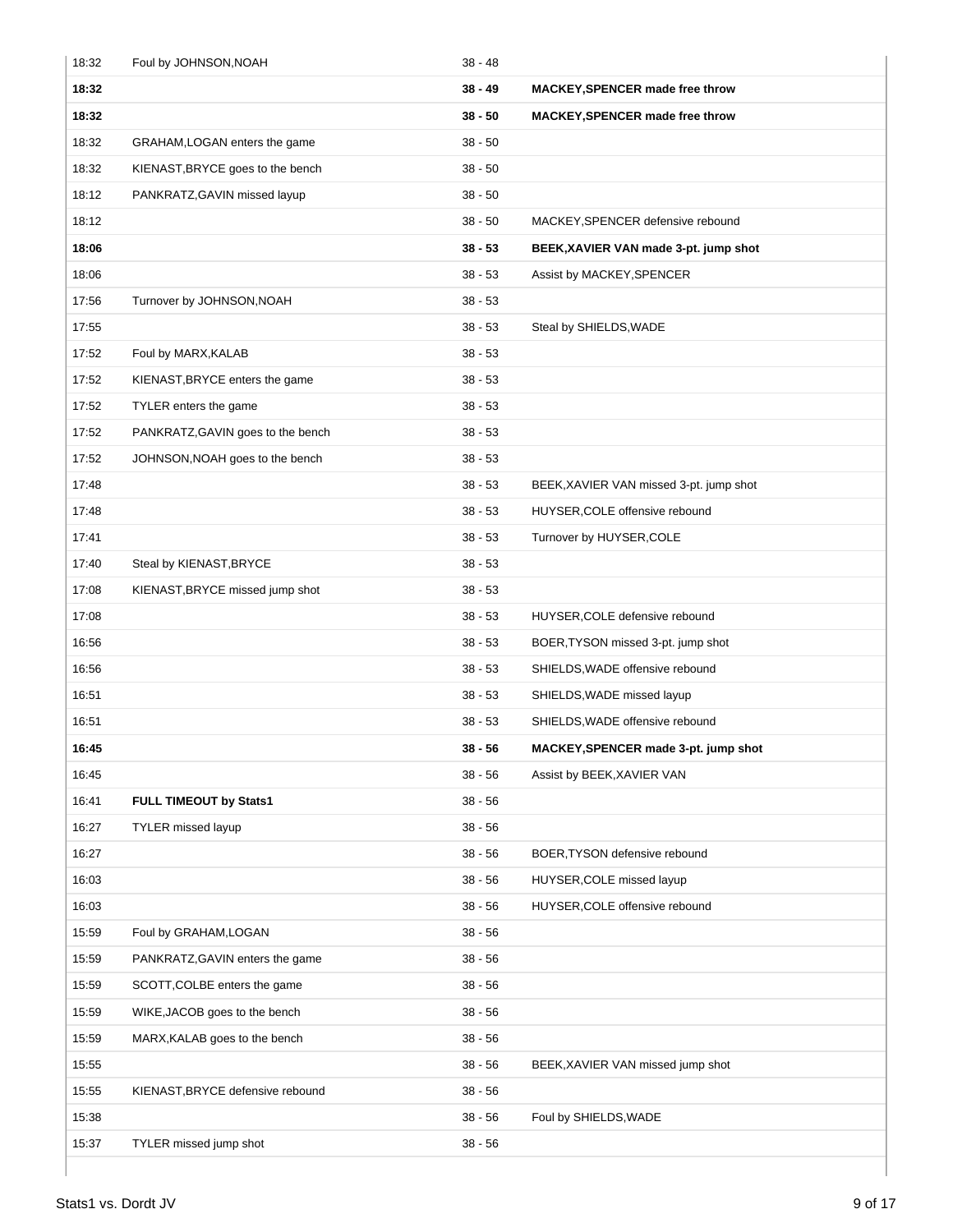| 15:37 |                                     | $38 - 56$ | Block by HUYSER, COLE                 |
|-------|-------------------------------------|-----------|---------------------------------------|
| 15:37 | <b>TYLER</b> offensive rebound      | $38 - 56$ |                                       |
| 15:32 | TYLER missed 3-pt. jump shot        | $38 - 56$ |                                       |
| 15:32 |                                     | $38 - 56$ | HUYSER, COLE defensive rebound        |
| 15:26 |                                     | $38 - 56$ | BOER, TYSON missed layup              |
| 15:26 |                                     | $38 - 56$ | SHIELDS, WADE offensive rebound       |
| 15:20 |                                     | $38 - 59$ | BEEK, XAVIER VAN made 3-pt. jump shot |
| 15:20 |                                     | $38 - 59$ | Assist by SHIELDS, WADE               |
| 15:02 | SCOTT, COLBE missed 3-pt. jump shot | $38 - 59$ |                                       |
| 15:02 |                                     | $38 - 59$ | MACKEY, SPENCER defensive rebound     |
| 14:55 |                                     | $38 - 62$ | SHIELDS, WADE made 3-pt. jump shot    |
| 14:55 |                                     | $38 - 62$ | Assist by MACKEY, SPENCER             |
| 14:37 | SCOTT, COLBE missed layup           | $38 - 62$ |                                       |
| 14:37 |                                     | $38 - 62$ | Block by BOER, TYSON                  |
| 14:37 |                                     | $38 - 62$ | HUYSER, COLE defensive rebound        |
| 14:27 |                                     | $38 - 62$ | HUYSER, COLE missed layup             |
| 14:27 | PANKRATZ, GAVIN defensive rebound   | $38 - 62$ |                                       |
| 14:13 | Turnover by TYLER                   | $38 - 62$ |                                       |
| 14:11 |                                     | $38 - 62$ | Steal by BEEK, XAVIER VAN             |
| 14:05 |                                     | $38 - 62$ | MACKEY, SPENCER missed jump shot      |
| 14:05 | SCOTT, COLBE defensive rebound      | $38 - 62$ |                                       |
|       |                                     |           |                                       |
| 13:46 |                                     | $38 - 62$ | Foul by SHIELDS, WADE                 |
| 13:46 | SCOTT, COLBE made free throw        | $39 - 62$ |                                       |
| 13:46 | SCOTT, COLBE made free throw        | $40 - 62$ |                                       |
| 13:46 | JOHNSON, NOAH enters the game       | $40 - 62$ |                                       |
| 13:46 | TYLER goes to the bench             | $40 - 62$ |                                       |
| 13:46 |                                     | 40 - 62   | ZANDSTRA, CARSON enters the game      |
| 13:46 |                                     | $40 - 62$ | HESSE, TYLER enters the game          |
| 13:46 |                                     | $40 - 62$ | SWANSON, NOAH enters the game         |
| 13:46 |                                     | $40 - 62$ | EVANS, WYATT enters the game          |
| 13:46 |                                     | $40 - 62$ | BOER, TYSON goes to the bench         |
| 13:46 |                                     | $40 - 62$ | HUYSER, COLE goes to the bench        |
| 13:46 |                                     | $40 - 62$ | BEEK, XAVIER VAN goes to the bench    |
| 13:46 |                                     | $40 - 62$ | SHIELDS, WADE goes to the bench       |
| 13:29 |                                     | $40 - 62$ | Turnover by EVANS, WYATT              |
| 13:27 | Steal by PANKRATZ, GAVIN            | $40 - 62$ |                                       |
| 13:19 |                                     | $40 - 62$ | Foul by HESSE, TYLER                  |
| 13:19 | JOHNSON, NOAH made free throw       | 41 - 62   |                                       |
| 13:19 | JOHNSON, NOAH made free throw       | 42 - 62   |                                       |
| 13:19 | MARX, KALAB enters the game         | $42 - 62$ |                                       |
| 13:19 | PANKRATZ, GAVIN goes to the bench   | $42 - 62$ |                                       |
| 13:04 |                                     | $42 - 64$ | MACKEY, SPENCER made jump shot        |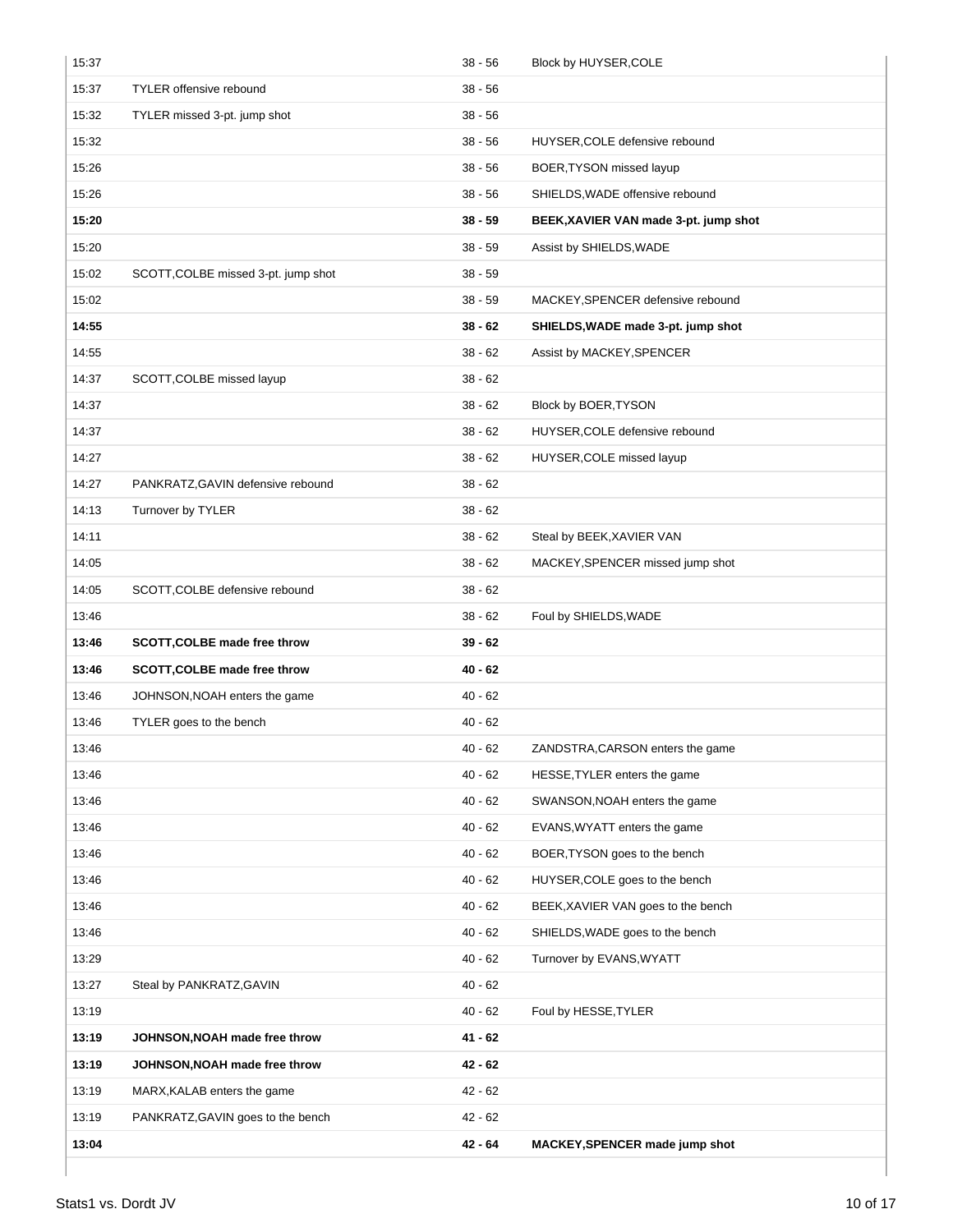| 12:45 | JOHNSON, NOAH missed jump shot      | $42 - 64$ |                                         |
|-------|-------------------------------------|-----------|-----------------------------------------|
| 12:45 |                                     | $42 - 64$ | ZANDSTRA, CARSON defensive rebound      |
| 12:38 |                                     | $42 - 66$ | ZANDSTRA, CARSON made jump shot         |
| 12:22 | MARX, KALAB missed jump shot        | $42 - 66$ |                                         |
| 12:22 |                                     | $42 - 66$ | HESSE, TYLER defensive rebound          |
| 12:05 |                                     | $42 - 68$ | SWANSON, NOAH made layup                |
| 12:05 |                                     | $42 - 68$ | Assist by EVANS, WYATT                  |
| 11:46 |                                     | $42 - 68$ | Foul by EVANS, WYATT                    |
| 11:46 | WIKE, JACOB enters the game         | $42 - 68$ |                                         |
| 11:46 | KIENAST, BRYCE goes to the bench    | $42 - 68$ |                                         |
| 11:46 |                                     | $42 - 68$ | BEEK, XAVIER VAN enters the game        |
| 11:46 |                                     | $42 - 68$ | MACKEY, SPENCER goes to the bench       |
| 11:38 | JOHNSON, NOAH made 3-pt. jump shot  | 45 - 68   |                                         |
| 11:26 |                                     | $45 - 68$ | Turnover by EVANS, WYATT                |
| 11:24 | Steal by WIKE, JACOB                | $45 - 68$ |                                         |
| 11:14 | SCOTT, COLBE missed 3-pt. jump shot | $45 - 68$ |                                         |
| 11:14 |                                     | $45 - 68$ | HESSE, TYLER defensive rebound          |
| 11:06 |                                     | $45 - 68$ | ZANDSTRA, CARSON missed jump shot       |
| 11:06 | SCOTT, COLBE defensive rebound      | $45 - 68$ |                                         |
| 10:59 | GRAHAM, LOGAN made jump shot        | 47 - 68   |                                         |
| 10:59 | Assist by MARX, KALAB               | $47 - 68$ |                                         |
| 10:48 |                                     | $47 - 68$ | HESSE, TYLER missed layup               |
| 10:48 |                                     | $47 - 68$ | HESSE, TYLER offensive rebound          |
| 10:43 | Foul by JOHNSON, NOAH               | 47 - 68   |                                         |
| 10:43 |                                     | 47 - 68   | 30SEC TIMEOUT by Dordt JV               |
| 10:43 | TYLER enters the game               | $47 - 68$ |                                         |
| 10:43 | JOHNSON, NOAH goes to the bench     | 47 - 68   |                                         |
| 10:33 |                                     | 47 - 68   | SWANSON, NOAH missed layup              |
| 10:33 |                                     | $47 - 68$ | SWANSON, NOAH offensive rebound         |
| 10:30 |                                     | $47 - 68$ | SWANSON, NOAH missed layup              |
| 10:30 | MARX, KALAB defensive rebound       | $47 - 68$ |                                         |
| 10:21 | MARX, KALAB made 3-pt. jump shot    | $50 - 68$ |                                         |
| 10:21 | Assist by SCOTT, COLBE              | $50 - 68$ |                                         |
| 10:00 |                                     | $50 - 70$ | BEEK, XAVIER VAN made layup             |
| 09:49 | TYLER made 3-pt. jump shot          | $53 - 70$ |                                         |
| 09:49 | Assist by MARX, KALAB               | $53 - 70$ |                                         |
| 09:33 |                                     | $53 - 70$ | BEEK, XAVIER VAN missed 3-pt. jump shot |
| 09:33 | TYLER defensive rebound             | $53 - 70$ |                                         |
| 09:11 | TYLER missed 3-pt. jump shot        | $53 - 70$ |                                         |
| 09:11 | MARX, KALAB offensive rebound       | $53 - 70$ |                                         |
| 09:05 | MARX, KALAB missed 3-pt. jump shot  | $53 - 70$ |                                         |
| 09:05 |                                     | $53 - 70$ | SWANSON, NOAH defensive rebound         |
|       |                                     |           |                                         |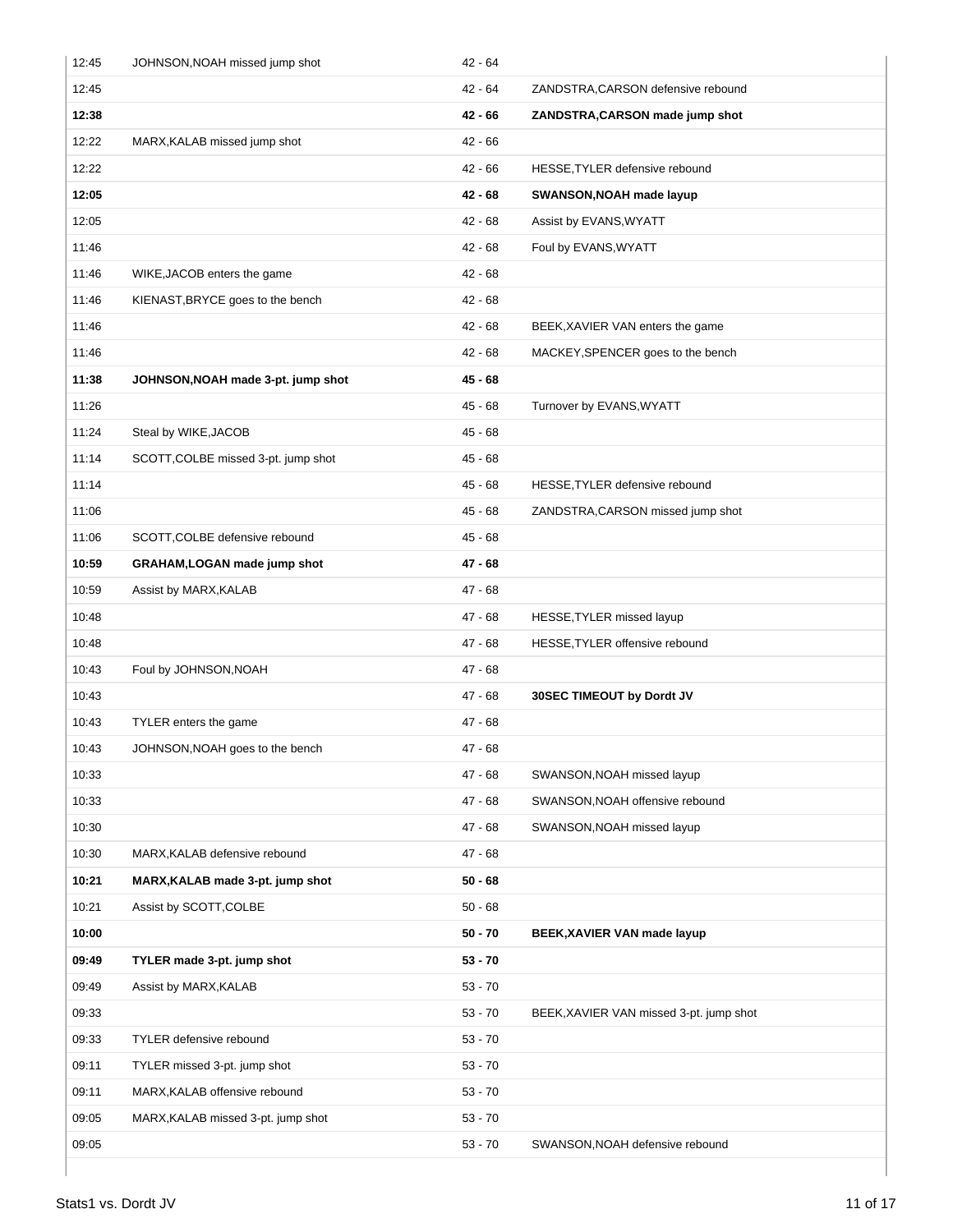| 08:52 |                                      | $53 - 70$ | ZANDSTRA, CARSON missed 3-pt. jump shot |
|-------|--------------------------------------|-----------|-----------------------------------------|
| 08:52 | MARX, KALAB defensive rebound        | $53 - 70$ |                                         |
| 08:43 |                                      | $53 - 70$ | Foul by ZANDSTRA, CARSON                |
| 08:43 | FULL TIMEOUT by Stats1               | $53 - 70$ |                                         |
| 08:43 | PANKRATZ, GAVIN enters the game      | $53 - 70$ |                                         |
| 08:43 | TYLER goes to the bench              | $53 - 70$ |                                         |
| 08:43 |                                      | $53 - 70$ | MACKEY, SPENCER enters the game         |
| 08:43 |                                      | $53 - 70$ | HUYSER, COLE enters the game            |
| 08:43 |                                      | $53 - 70$ | SHIELDS, WADE enters the game           |
| 08:43 |                                      | $53 - 70$ | BOER, TYSON enters the game             |
| 08:43 |                                      | $53 - 70$ | EVANS, WYATT goes to the bench          |
| 08:43 |                                      | $53 - 70$ | HESSE, TYLER goes to the bench          |
| 08:43 |                                      | $53 - 70$ | ZANDSTRA, CARSON goes to the bench      |
| 08:43 |                                      | $53 - 70$ | BEEK, XAVIER VAN goes to the bench      |
| 08:32 | GRAHAM, LOGAN missed 3-pt. jump shot | $53 - 70$ |                                         |
| 08:32 |                                      | $53 - 70$ | MACKEY, SPENCER defensive rebound       |
| 08:23 |                                      | $53 - 70$ | SHIELDS, WADE missed 3-pt. jump shot    |
| 08:23 | <b>TEAM</b> defensive rebound        | $53 - 70$ |                                         |
| 08:03 | MARX, KALAB missed layup             | $53 - 70$ |                                         |
| 08:03 |                                      | $53 - 70$ | HUYSER, COLE defensive rebound          |
| 07:41 |                                      | $53 - 70$ | HUYSER, COLE missed layup               |
| 07:41 |                                      | $53 - 70$ | SWANSON, NOAH offensive rebound         |
| 07:37 | Foul by SCOTT, COLBE                 | $53 - 70$ |                                         |
| 07:37 | KIENAST, BRYCE enters the game       | $53 - 70$ |                                         |
| 07:37 | WIKE, JACOB goes to the bench        | $53 - 70$ |                                         |
| 07:36 |                                      | $53 - 70$ | HUYSER, COLE missed layup               |
| 07:36 | KIENAST, BRYCE defensive rebound     | $53 - 70$ |                                         |
| 07:24 | MARX, KALAB made 3-pt. jump shot     | $56 - 70$ |                                         |
| 07:04 |                                      | $56 - 72$ | MACKEY, SPENCER made layup              |
| 06:55 | Turnover by SCOTT, COLBE             | $56 - 72$ |                                         |
| 06:53 |                                      | $56 - 72$ | Steal by SHIELDS, WADE                  |
| 06:52 |                                      | $56 - 72$ | SHIELDS, WADE missed layup              |
| 06:52 | PANKRATZ, GAVIN defensive rebound    | $56 - 72$ |                                         |
| 06:33 | SCOTT, COLBE missed jump shot        | $56 - 72$ |                                         |
| 06:33 |                                      | $56 - 72$ | BOER, TYSON defensive rebound           |
| 06:19 |                                      | $56 - 72$ | BOER, TYSON missed jump shot            |
| 06:19 |                                      | $56 - 72$ | HUYSER, COLE offensive rebound          |
| 06:10 |                                      | 56 - 74   | <b>HUYSER, COLE made layup</b>          |
| 06:04 | PANKRATZ, GAVIN made jump shot       | 58 - 74   |                                         |
| 05:44 | Foul by KIENAST, BRYCE               | $58 - 74$ |                                         |
| 05:44 |                                      | 58 - 74   | SHIELDS, WADE missed free throw         |
| 05:44 |                                      | $58 - 74$ | TEAM deadball rebound                   |
|       |                                      |           |                                         |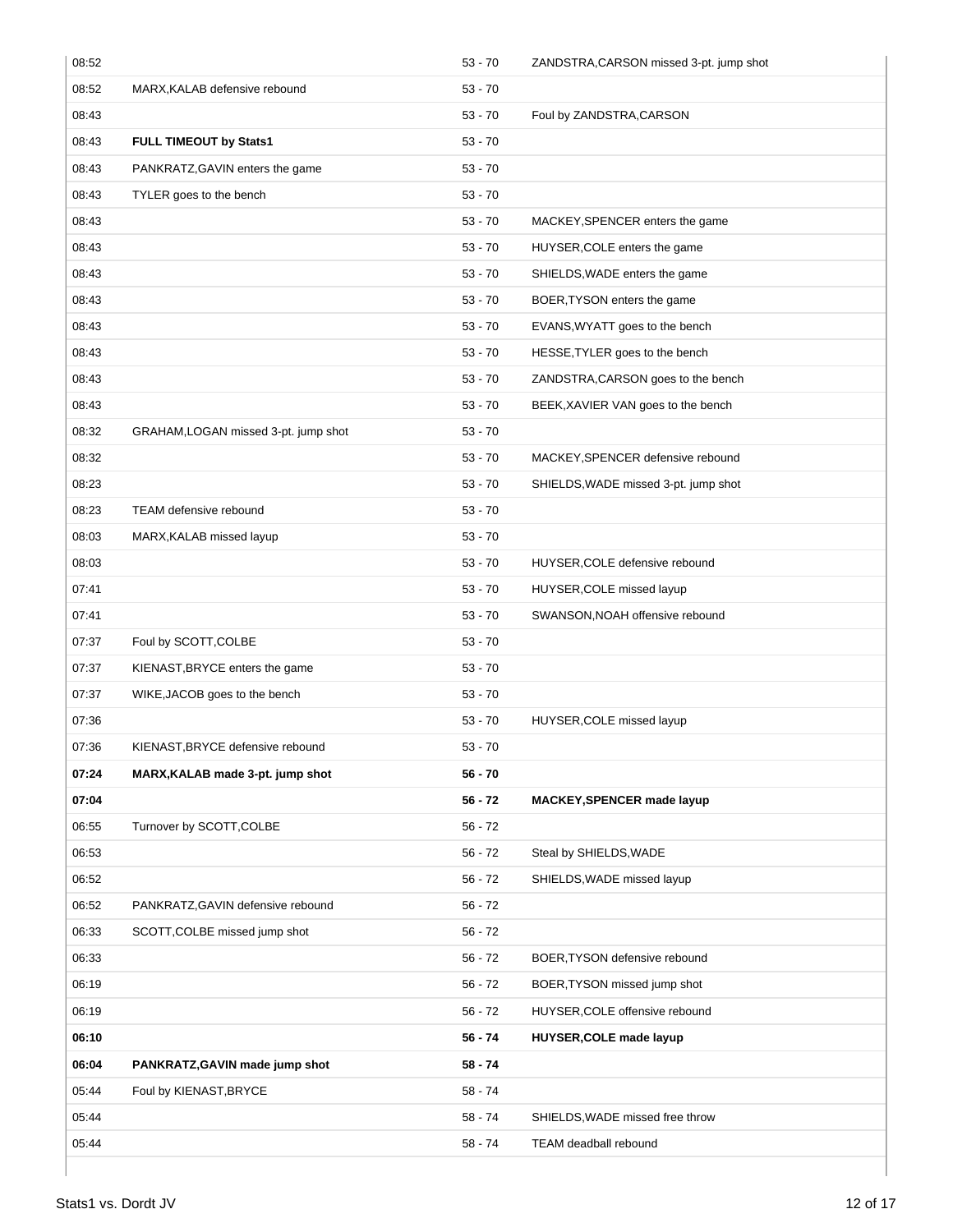| 05:44 |                                     | $58 - 75$ | SHIELDS, WADE made free throw     |
|-------|-------------------------------------|-----------|-----------------------------------|
| 05:44 | TYLER enters the game               | $58 - 75$ |                                   |
| 05:44 | JOHNSON, NOAH enters the game       | $58 - 75$ |                                   |
| 05:44 | PANKRATZ, GAVIN goes to the bench   | $58 - 75$ |                                   |
| 05:44 | MARX, KALAB goes to the bench       | $58 - 75$ |                                   |
| 05:44 |                                     | $58 - 75$ | BEEK, XAVIER VAN enters the game  |
| 05:44 |                                     | $58 - 75$ | SHIELDS, WADE goes to the bench   |
| 05:24 | TYLER missed 3-pt. jump shot        | $58 - 75$ |                                   |
| 05:24 |                                     | $58 - 75$ | SWANSON, NOAH defensive rebound   |
| 05:14 |                                     | $58 - 77$ | SWANSON, NOAH made layup          |
| 05:14 |                                     | $58 - 77$ | Assist by BOER, TYSON             |
| 05:02 | Turnover by GRAHAM, LOGAN           | $58 - 77$ |                                   |
| 04:43 |                                     | $58 - 77$ | BOER, TYSON missed layup          |
| 04:43 | JOHNSON, NOAH defensive rebound     | $58 - 77$ |                                   |
| 04:36 | SCOTT, COLBE missed 3-pt. jump shot | $58 - 77$ |                                   |
| 04:36 |                                     | $58 - 77$ | TEAM defensive rebound            |
| 04:30 | WIKE, JACOB enters the game         | $58 - 77$ |                                   |
| 04:30 | GRAHAM, LOGAN goes to the bench     | $58 - 77$ |                                   |
| 04:09 |                                     | $58 - 79$ | MACKEY, SPENCER made layup        |
| 04:09 |                                     | $58 - 79$ | Assist by BOER, TYSON             |
| 03:49 | Turnover by SCOTT, COLBE            | $58 - 79$ |                                   |
| 03:47 |                                     | $58 - 79$ | Steal by SWANSON, NOAH            |
| 03:43 |                                     | $58 - 79$ | Turnover by BEEK, XAVIER VAN      |
| 03:41 | Steal by TYLER                      | $58 - 79$ |                                   |
| 03:32 | JOHNSON, NOAH made layup            | $60 - 79$ |                                   |
| 03:24 |                                     | $60 - 79$ | FULL TIMEOUT by Dordt JV          |
| 03:24 | PANKRATZ, GAVIN enters the game     | $60 - 79$ |                                   |
| 03:24 | SCOTT, COLBE goes to the bench      | $60 - 79$ |                                   |
| 03:24 |                                     | $60 - 79$ | EVANS, WYATT enters the game      |
| 03:24 |                                     | $60 - 79$ | ZANDSTRA, CARSON enters the game  |
| 03:24 |                                     | $60 - 79$ | HESSE, TYLER enters the game      |
| 03:24 |                                     | $60 - 79$ | BOER, TYSON goes to the bench     |
| 03:24 |                                     | $60 - 79$ | SWANSON, NOAH goes to the bench   |
| 03:24 |                                     | $60 - 79$ | MACKEY, SPENCER goes to the bench |
| 03:12 |                                     | $60 - 81$ | <b>HESSE, TYLER made layup</b>    |
| 02:59 | WIKE, JACOB made layup              | $62 - 81$ |                                   |
| 02:40 |                                     | $62 - 83$ | HESSE, TYLER made jump shot       |
| 02:40 |                                     | $62 - 83$ | Assist by EVANS, WYATT            |
| 02:24 | JOHNSON, NOAH missed layup          | $62 - 83$ |                                   |
| 02:24 |                                     | $62 - 83$ | Block by HESSE, TYLER             |
| 02:24 | TEAM offensive rebound              | $62 - 83$ |                                   |
| 02:24 | WIKE, JACOB made layup              | $64 - 83$ |                                   |
|       |                                     |           |                                   |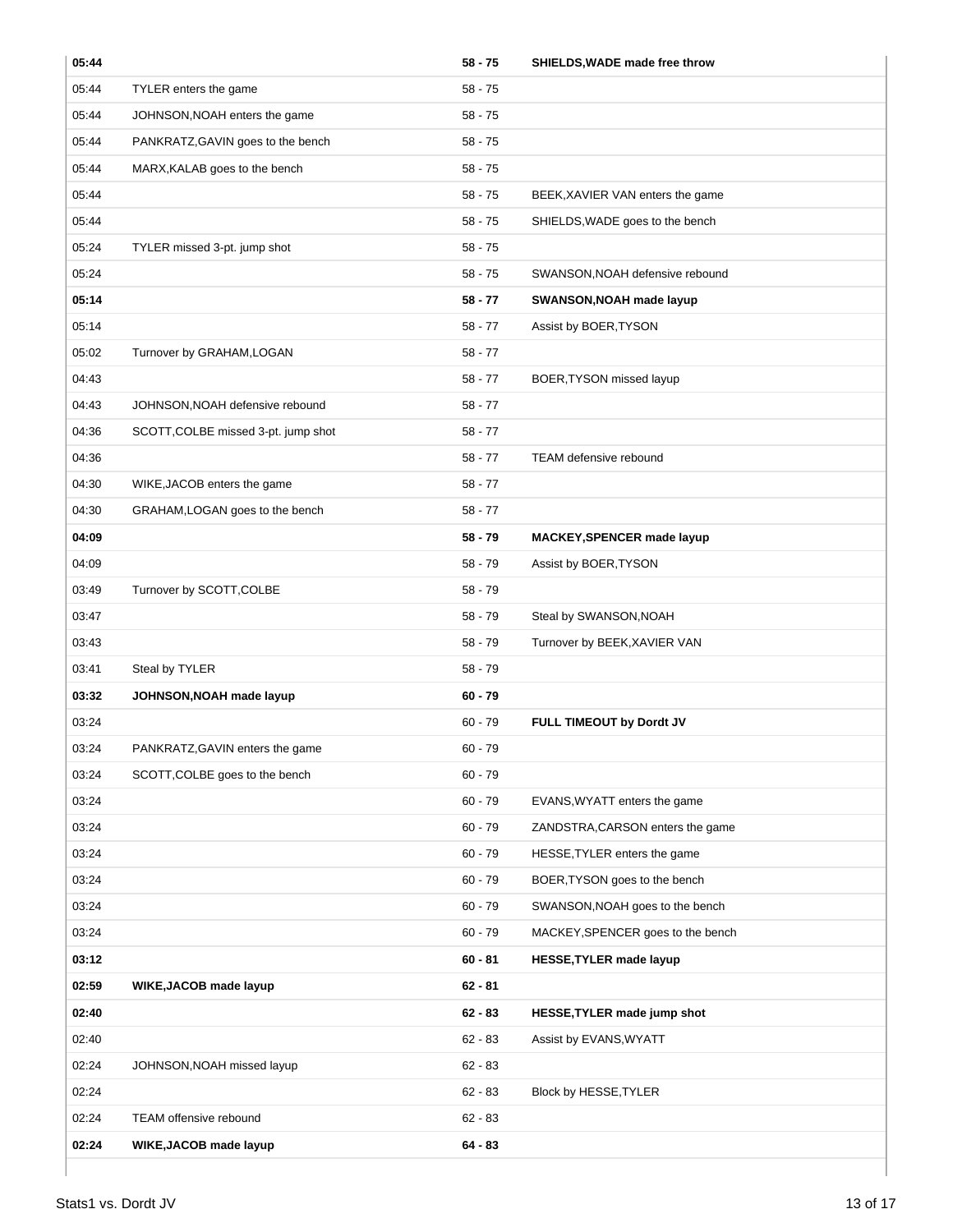| 02:24 | MARX, KALAB enters the game        | $64 - 83$ |                                       |
|-------|------------------------------------|-----------|---------------------------------------|
| 02:24 | KIENAST, BRYCE goes to the bench   | $64 - 83$ |                                       |
| 02:15 |                                    | 64 - 83   | EVANS, WYATT missed jump shot         |
| 02:15 | Block by WIKE, JACOB               | $64 - 83$ |                                       |
| 02:15 | JOHNSON, NOAH defensive rebound    | $64 - 83$ |                                       |
| 02:06 | JOHNSON, NOAH made 3-pt. jump shot | $67 - 83$ |                                       |
| 01:44 |                                    | $67 - 83$ | HUYSER, COLE missed 3-pt. jump shot   |
| 01:44 |                                    | $67 - 83$ | HUYSER, COLE offensive rebound        |
| 01:38 |                                    | $67 - 83$ | HUYSER, COLE missed layup             |
| 01:38 | PANKRATZ, GAVIN defensive rebound  | $67 - 83$ |                                       |
| 01:22 | MARX, KALAB made 3-pt. jump shot   | $70 - 83$ |                                       |
| 01:22 | Assist by WIKE, JACOB              | $70 - 83$ |                                       |
| 01:05 |                                    | 70 - 86   | BEEK, XAVIER VAN made 3-pt. jump shot |
| 01:05 |                                    | 70 - 86   | Assist by ZANDSTRA, CARSON            |
| 00:53 | MARX, KALAB missed layup           | $70 - 86$ |                                       |
| 00:53 |                                    | 70 - 86   | HUYSER, COLE defensive rebound        |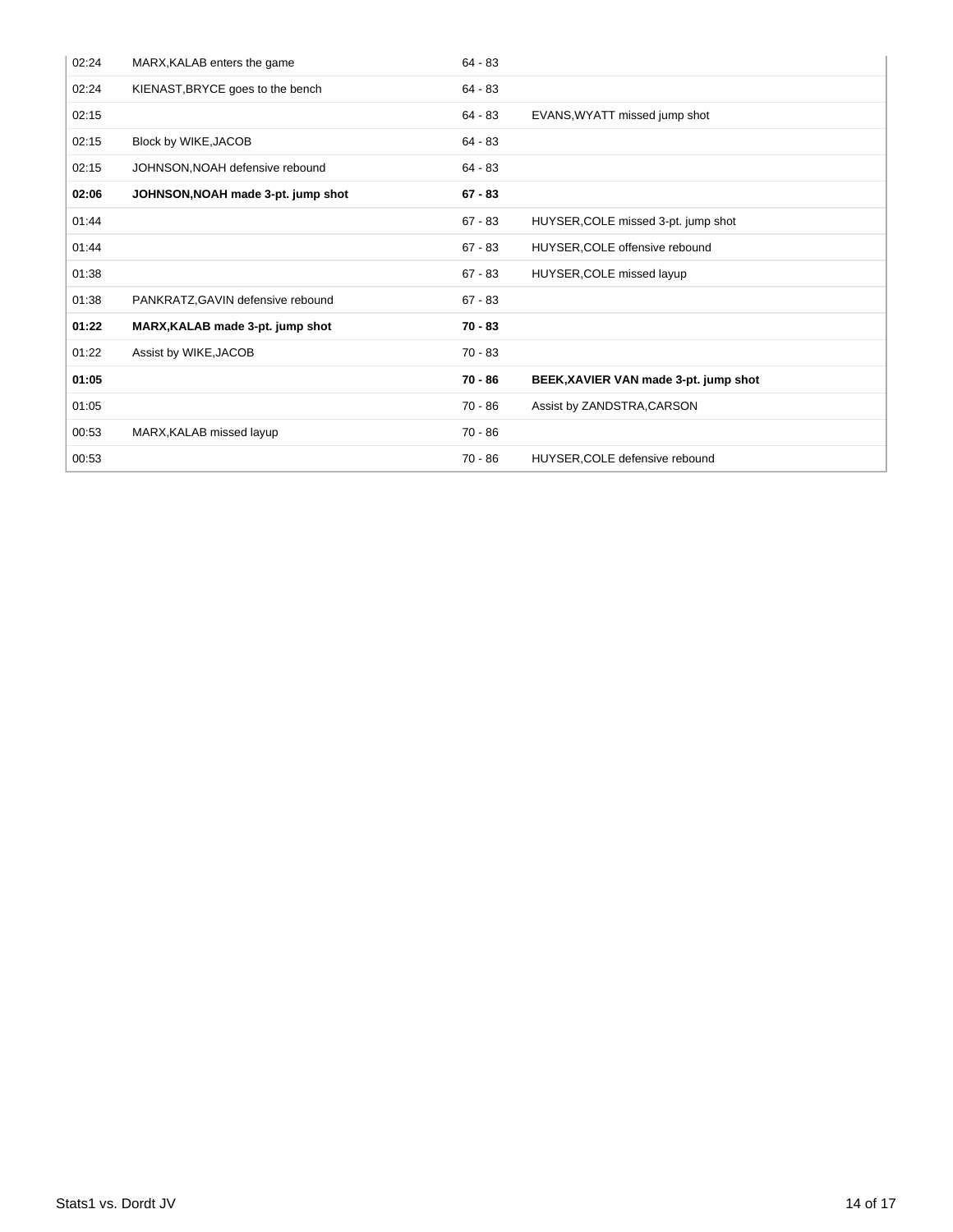#### **Team Summary**

### **Team Statistics**

| <b>STAT</b>             | STATS1                   | <b>DORDT JV</b> |
|-------------------------|--------------------------|-----------------|
| <b>Field Goal</b>       | 27-66                    | 32-74           |
| Field Goal %            | 40.9%                    | 43.2%           |
| 3 Point                 | $9 - 30$                 | $11 - 24$       |
| 3 Point %               | 30.0%                    | 45.8%           |
| Free Throw              | $7 - 8$                  | $11 - 14$       |
| Free Throw %            | 87.5%                    | 78.6%           |
| Rebounds                | 36                       | 47              |
| <b>Assists</b>          | 8                        | 17              |
| Turnovers               | 13                       | 10              |
| Points Off Turnovers    | 6                        | 6               |
| 2nd Chance Points       | 6                        | 12              |
| Points In The Paint     | 24                       | 30              |
| <b>Fastbreak Points</b> | $\mathbf 0$              | 0               |
| <b>Bench Points</b>     | 17                       | 17              |
| Largest Lead            | $\overline{2}$           | 26              |
| Time Of Largest Lead    | 1st-19:45                | 2nd-12:05       |
| Trends                  | Ties: 1; Lead Changes: 3 |                 |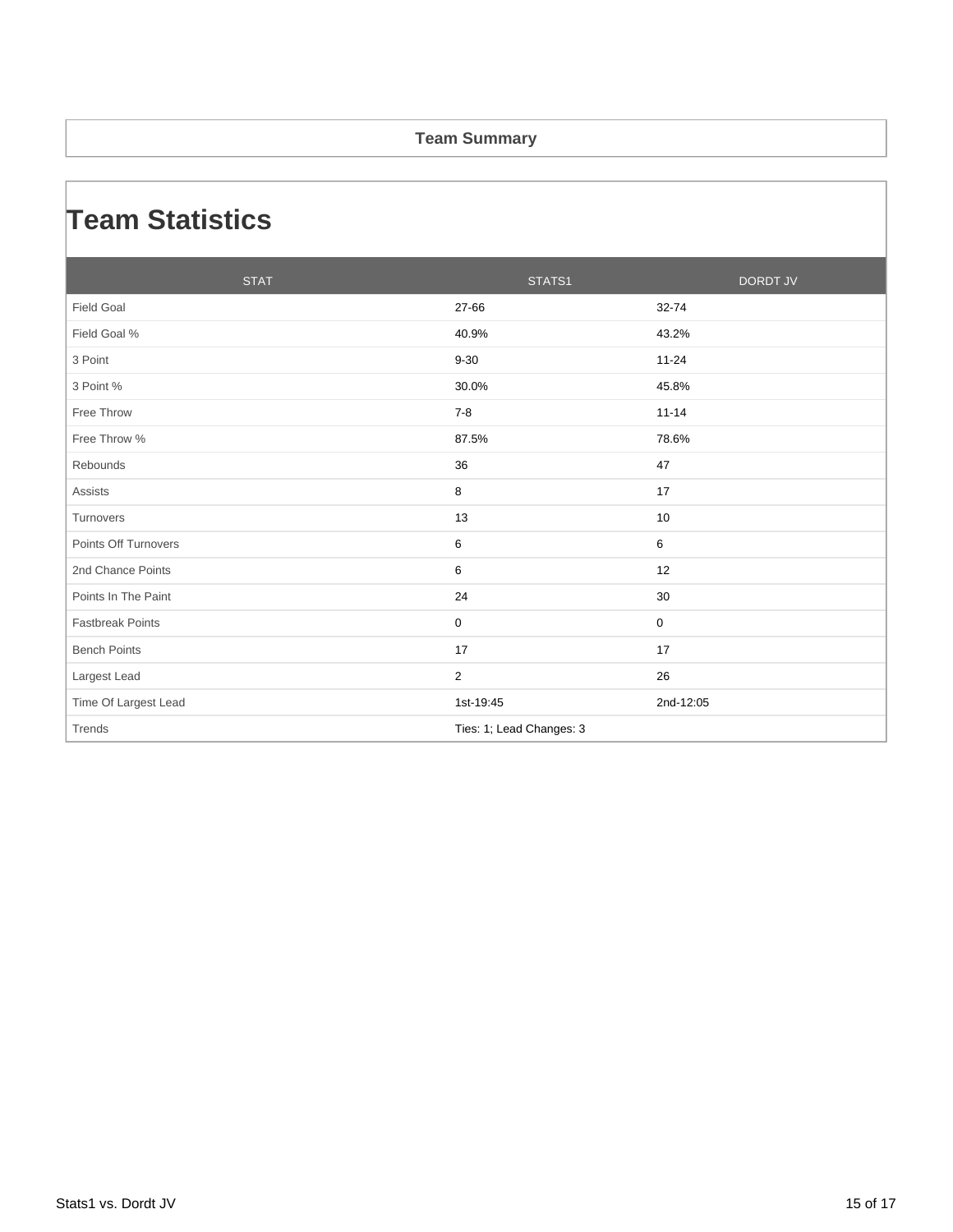#### **1st Half Box**

# **Stats1**

| <b>PLAYER</b>       | <b>MIN</b>     | FGM-A   | 3PM-A    | FTM-A   | <b>OREB</b>  | <b>DREB</b>             | <b>REB</b>     | <b>AST</b>   | <b>STL</b>   | <b>BLK</b>       | <b>TO</b>    | PF             | <b>PTS</b>     |
|---------------------|----------------|---------|----------|---------|--------------|-------------------------|----------------|--------------|--------------|------------------|--------------|----------------|----------------|
| <b>STARTERS</b>     |                |         |          |         |              |                         |                |              |              |                  |              |                |                |
| 02 - Bryce Kienast  | 9              | $0-0$   | $0-0$    | $0-0$   | $\mathbf{1}$ | $\mathbf{1}$            | $\overline{2}$ | 0            | $\pmb{0}$    | $\boldsymbol{0}$ | $\mathbf{1}$ | $\mathbf 0$    | $\mathbf 0$    |
| 03 - Kalab Marx     | 15             | $4 - 9$ | $2 - 6$  | $1 - 2$ | 0            | 3                       | 3              | 0            | $\mathbf 0$  | $\mathbf 0$      | 2            | $\mathbf 0$    | 11             |
| 04 - Noah Johnson   | 14             | $3-6$   | $0 - 1$  | $0-0$   | 0            | $\mathbf{1}$            | 1              | $\mathbf{1}$ | 3            | $\pmb{0}$        | $\mathbf 0$  | $\overline{2}$ | 6              |
| 11 - Jacob Wike     | 16             | $3-3$   | $0-0$    | $2 - 2$ | $\mathbf{1}$ | $\overline{\mathbf{4}}$ | 5              | $\mathbf{1}$ | $\pmb{0}$    | $\boldsymbol{0}$ | $\mathbf{1}$ | $\mathbf 0$    | 8              |
| 13 - Gavin PanKratz | 17             | $0 - 2$ | $0 - 2$  | $0-0$   | 0            | 4                       | 4              | 0            | 0            | $\overline{2}$   | $\mathbf{1}$ | $\mathbf{1}$   | $\mathbf 0$    |
| <b>RESERVES</b>     |                |         |          |         |              |                         |                |              |              |                  |              |                |                |
| 10 - Colbe Scott    | $\overline{7}$ | $1 - 7$ | $0 - 3$  | $0-0$   | $\mathbf{1}$ | 0                       | 1              | $\mathbf{1}$ | $\mathbf{1}$ | $\mathbf{1}$     | $\mathbf 0$  | $\mathbf 0$    | $\overline{2}$ |
| 12 - Tyler          | 9              | $2 - 4$ | $0 - 2$  | $0-0$   | $\mathbf{1}$ | $\mathbf{1}$            | $\overline{2}$ | 0            | $\mathbf{1}$ | $\mathbf 0$      | $\mathbf{1}$ | 3              | 4              |
| 21 - Logan Graham   | 13             | $2 - 4$ | $0 - 1$  | $0-0$   | 0            | 0                       | $\mathbf 0$    | 0            | $\pmb{0}$    | $\boldsymbol{0}$ | 0            | $\mathbf 0$    | $\overline{4}$ |
| TM - Team           |                |         |          |         | $\mathbf{1}$ | $\boldsymbol{0}$        | $\mathbf{1}$   |              |              |                  | $\mathbf{1}$ | $\mathbf 0$    |                |
| <b>TOTALS</b>       |                | 15-35   | $2 - 15$ | $3 - 4$ | 4            | 14                      | 18             | 3            | 5            | 3                | 6            | 6              | 35             |
|                     |                | 42.9%   | 13.3%    | 75.0%   |              |                         |                |              |              |                  |              |                |                |

# **Dordt JV**

| <b>PLAYER</b>        | <b>MIN</b>     | FGM-A    | 3PM-A    | FTM-A    | <b>OREB</b> | <b>DREB</b>    | <b>REB</b>     | <b>AST</b> | <b>STL</b>     | <b>BLK</b>  | <b>TO</b>      | <b>PF</b>    | <b>PTS</b>     |
|----------------------|----------------|----------|----------|----------|-------------|----------------|----------------|------------|----------------|-------------|----------------|--------------|----------------|
| <b>STARTERS</b>      |                |          |          |          |             |                |                |            |                |             |                |              |                |
| 00 - Wade Shields    | 16             | $5 - 10$ | $2 - 6$  | $0-0$    | $\mathbf 0$ | $\overline{2}$ | $\overline{c}$ | 0          | $\mathbf{1}$   | 0           | $\overline{2}$ | 0            | 12             |
| 02 - Spencer Mackey  | 12             | $1 - 4$  | $0-0$    | $0-0$    | $\mathbf 0$ | 3              | 3              | 1          | $\mathbf 0$    | 0           | 0              | 0            | 2              |
| 03 - Xavier Van Beek | 13             | $2 - 3$  | $2 - 3$  | $2 - 2$  | $\mathbf 0$ | 4              | 4              | 1          | $\mathbf 0$    | 0           | 0              | 1            | 8              |
| 04 - Cole Huyser     | 12             | $4 - 5$  | $0-0$    | $3 - 4$  | 1           | $\overline{2}$ | 3              | 4          | $\overline{2}$ | 0           | 1              | 0            | 11             |
| 25 - Tyson Boer      | 14             | $2 - 4$  | $2 - 2$  | $0-0$    | $\mathbf 0$ | $\overline{2}$ | $\overline{2}$ | 1          | $\mathbf 0$    | $\mathbf 0$ | 0              | 1            | 6              |
| <b>RESERVES</b>      |                |          |          |          |             |                |                |            |                |             |                |              |                |
| 05 - Noah Swanson    | $\overline{7}$ | $0 - 1$  | $0-0$    | $2 - 2$  | 1           | $\mathbf 0$    | $\mathbf{1}$   | 1          | $\mathbf 0$    | 0           | $\mathbf{1}$   | $\mathbf{1}$ | $\overline{2}$ |
| 11 - Carson Zandstra | 10             | $0 - 1$  | $0 - 1$  | $0-0$    | $\mathbf 0$ | $\mathbf 0$    | 0              | 0          | $\mathbf 0$    | $\mathbf 0$ | $\mathbf 0$    | 0            | $\mathbf 0$    |
| 15 - Tyler Hesse     | 8              | $2 - 3$  | $0-0$    | $1 - 2$  | 1           | $\mathbf 0$    | $\mathbf{1}$   | 0          | $\mathbf 0$    | $\mathbf 0$ | $\mathbf{1}$   | $\mathbf 0$  | 5              |
| 22 - Wyatt Evans     | 8              | $0 - 1$  | $0-0$    | $0-0$    | $\mathbf 0$ | $\overline{2}$ | $\overline{2}$ | 0          | $\mathbf 0$    | 0           | $\mathbf{1}$   | 0            | $\mathbf 0$    |
| TM - Team            |                |          |          |          | $\mathbf 0$ | $\mathbf{1}$   | $\mathbf{1}$   |            |                |             | $\mathbf 0$    | 0            |                |
| <b>TOTALS</b>        |                | 16-32    | $6 - 12$ | $8 - 10$ | 3           | 15             | 18             | 8          | 3              | 0           | 6              | 3            | 46             |
|                      |                | 50.0%    | 50.0%    | 80.0%    |             |                |                |            |                |             |                |              |                |